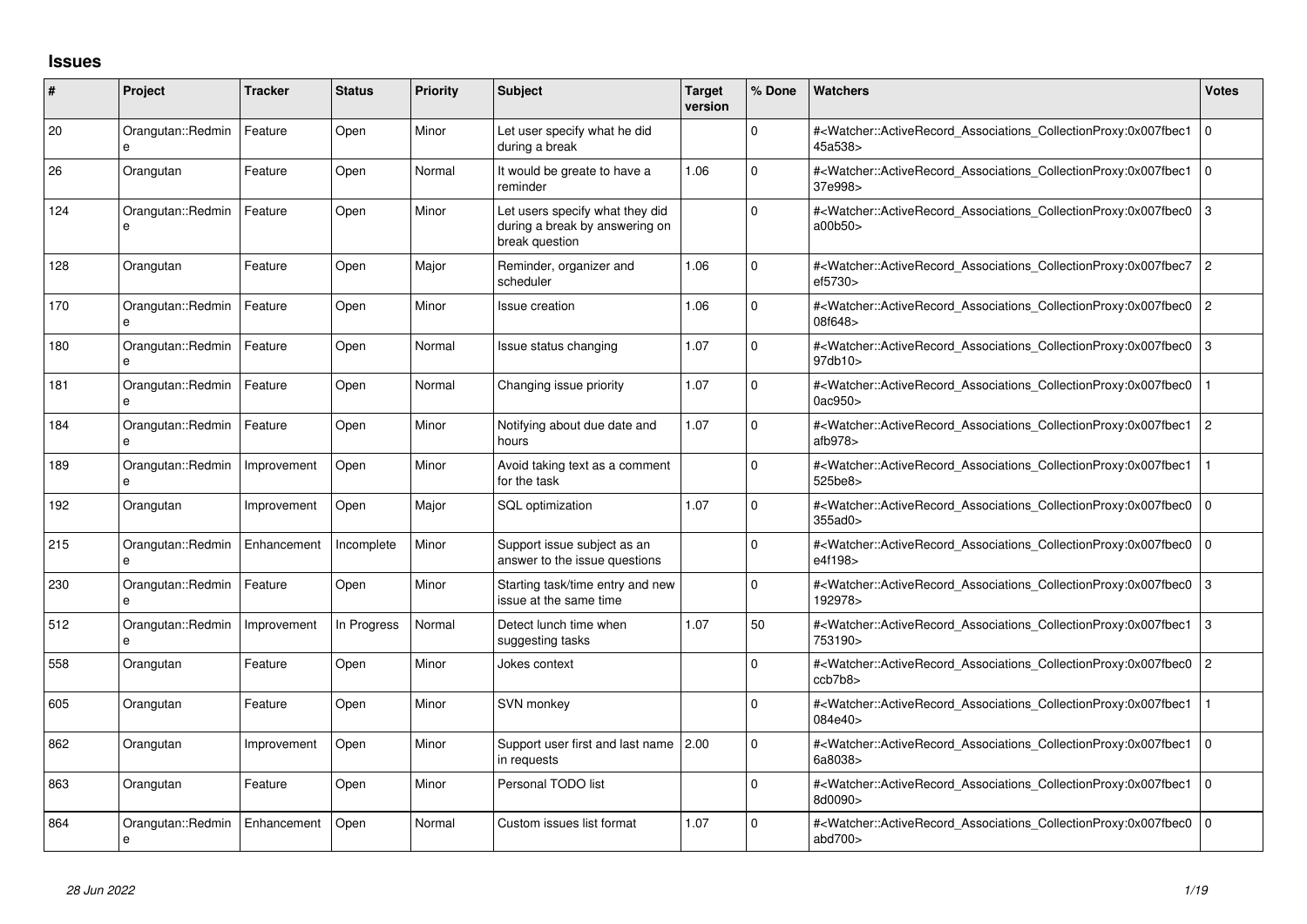| #    | <b>Project</b>         | Tracker     | <b>Status</b> | <b>Priority</b> | <b>Subject</b>                                                                     | <b>Target</b><br>version | % Done      | <b>Watchers</b>                                                                                                                                          | <b>Votes</b>   |
|------|------------------------|-------------|---------------|-----------------|------------------------------------------------------------------------------------|--------------------------|-------------|----------------------------------------------------------------------------------------------------------------------------------------------------------|----------------|
| 892  | Orangutan              | Feature     | Open          | Minor           | Tip of the day / Did you know<br>that? $\ldots$                                    |                          | $\Omega$    | # <watcher::activerecord_associations_collectionproxy:0x007fbec6<br>d418e0&gt;</watcher::activerecord_associations_collectionproxy:0x007fbec6<br>        | $\overline{0}$ |
| 895  | Orangutan::Redmin<br>e | Feature     | Open          | Normal          | Changing custom fields and<br>other issue properties                               | 1.07                     | $\Omega$    | # <watcher::activerecord_associations_collectionproxy:0x007fbec7<br>0c4670&gt;</watcher::activerecord_associations_collectionproxy:0x007fbec7<br>        |                |
| 910  | Orangutan              | Enhancement | Open          | Minor           | Subjects or make Orangutan<br>remember issue id, project etc                       | 2.00                     | $\mathbf 0$ | # <watcher::activerecord_associations_collectionproxy:0x007fbec6 0<br=""  ="">5971f8&gt;</watcher::activerecord_associations_collectionproxy:0x007fbec6> |                |
| 918  | Orangutan              | Improvement | Open          | Normal          | Profiler/optimization                                                              | 1.07                     | $\Omega$    | # <watcher::activerecord_associations_collectionproxy:0x007fbec4<br>d01e40</watcher::activerecord_associations_collectionproxy:0x007fbec4<br>            | $\Omega$       |
| 935  | Orangutan              | Feature     | Open          | Minor           | Invalid keyboard layout<br>translator                                              |                          | $\mathbf 0$ | # <watcher::activerecord_associations_collectionproxy:0x00557da8 0<br="">c580c0&gt;</watcher::activerecord_associations_collectionproxy:0x00557da8>      |                |
| 936  | Orangutan              | Improvement | In Progress   | Normal          | Documentation                                                                      |                          | 30          | # <watcher::activerecord_associations_collectionproxy:0x00557da3 0<br=""  ="">d303a8&gt;</watcher::activerecord_associations_collectionproxy:0x00557da3> |                |
| 941  | Orangutan              | Feature     | Open          | Minor           | Support Google calendar                                                            |                          | $\Omega$    | # <watcher::activerecord_associations_collectionproxy:0x007fbeb8<br>e1d970&gt;</watcher::activerecord_associations_collectionproxy:0x007fbeb8<br>        | $\overline{0}$ |
| 969  | Orangutan::Redmin<br>e | Feature     | Open          | Minor           | Editing comments                                                                   | 1.08                     | $\Omega$    | # <watcher::activerecord_associations_collectionproxy:0x007fbeba 2<br="">7774c0&gt;</watcher::activerecord_associations_collectionproxy:0x007fbeba>      |                |
| 971  | Orangutan::Redmin<br>e | Improvement | Incomplete    | Minor           | Confirm before taking text as a<br>task/entry description                          |                          | $\Omega$    | # <watcher::activerecord associations="" collectionproxy:0x007fbeb9<br=""><math>0</math>faa<math>80</math></watcher::activerecord>                       |                |
| 973  | Orangutan::Redmin      | Improvement | Open          | Minor           | Issue description change<br>notification                                           | 1.08                     | $\Omega$    | # <watcher::activerecord_associations_collectionproxy:0x007fbeb9 0<br=""  ="">47d1d0&gt;</watcher::activerecord_associations_collectionproxy:0x007fbeb9> |                |
| 974  | Orangutan              | Enhancement | Open          | Minor           | Rich text/formatting support                                                       | 2.00                     | $\mathbf 0$ | # <watcher::activerecord_associations_collectionproxy:0x007fbeba 3<br=""  ="">62c0e8&gt;</watcher::activerecord_associations_collectionproxy:0x007fbeba> |                |
| 984  | Orangutan              | Feature     | Open          | Minor           | Survey context                                                                     |                          | $\Omega$    | # <watcher::activerecord_associations_collectionproxy:0x007fbec3<br>8e0600&gt;</watcher::activerecord_associations_collectionproxy:0x007fbec3<br>        | $\overline{0}$ |
| 994  | Orangutan              | Enhancement | Open          | Minor           | Topics or response modes                                                           | 2.00                     | $\Omega$    | # <watcher::activerecord associations="" collectionproxy:0x007fbebb<br="">1d7438&gt;</watcher::activerecord>                                             | $\overline{0}$ |
| 1022 | Orangutan::Redmin<br>e | Feature     | Incomplete    | Minor           | Changing issue status<br>depending on user presence                                |                          | $\mathbf 0$ | # <watcher::activerecord 0<br="" associations="" collectionproxy:0x007fbeb9=""  ="">bede38&gt;</watcher::activerecord>                                   |                |
| 1028 | Orangutan              | Feature     | Incomplete    | Minor           | Recognizing English text<br>accidentally entered with<br>different keyboard layout |                          | $\Omega$    | # <watcher::activerecord_associations_collectionproxy:0x007fbebb<br>1c1660&gt;</watcher::activerecord_associations_collectionproxy:0x007fbebb<br>        |                |
| 1029 | Orangutan::Redmin<br>e | Improvement | Open          | Minor           | Respect user's Redmine<br>notifications settings                                   | 1.06                     | $\mathbf 0$ | # <watcher::activerecord associations="" collectionproxy:0x007fbec3<br="">811508&gt;</watcher::activerecord>                                             | $\mathbf 0$    |
| 1038 | Orangutan::Redmin      | Improvement | Open          | Minor           | More flexible syntax for adding<br>past tasks/entries                              |                          | $\Omega$    | # <watcher::activerecord_associations_collectionproxy:0x007fbeb9 0<br=""  ="">d2f198&gt;</watcher::activerecord_associations_collectionproxy:0x007fbeb9> |                |
| 1040 | Orangutan::Redmin<br>e | Enhancement | Open          | Normal          | Support all Redmine notification<br>types                                          | 1.06                     | $\Omega$    | # <watcher::activerecord_associations_collectionproxy:0x007fbeba 0<br=""  ="">64f8b8&gt;</watcher::activerecord_associations_collectionproxy:0x007fbeba> |                |
| 1051 | Orangutan::Redmin<br>e | Improvement | Open          | Minor           | Allow applying only some tasks<br>by number from suggested list                    | 1.08                     | $\Omega$    | # <watcher::activerecord_associations_collectionproxy:0x007fbeb8 0<br="">c7c080&gt;</watcher::activerecord_associations_collectionproxy:0x007fbeb8>      |                |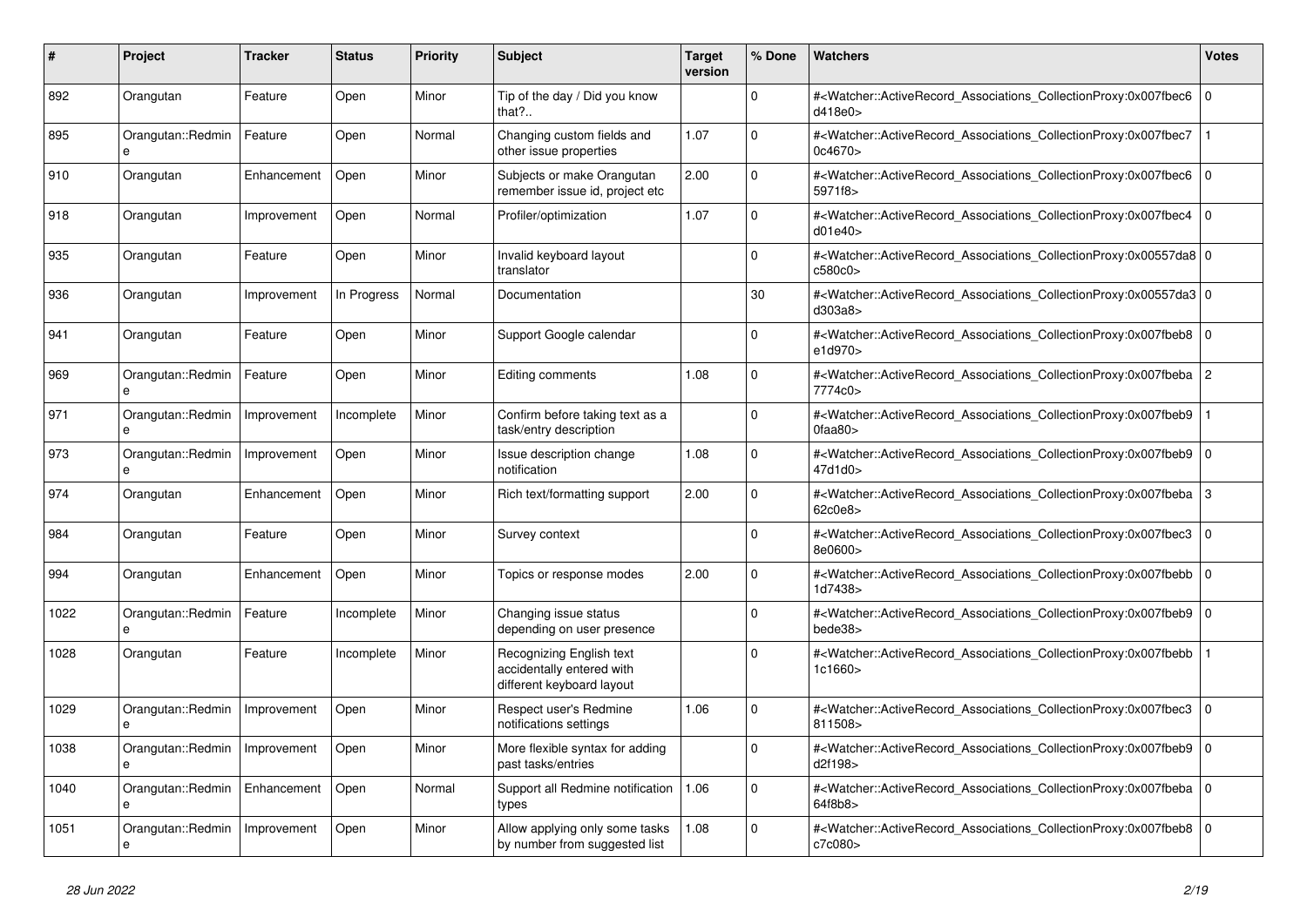| #    | <b>Project</b>         | <b>Tracker</b> | <b>Status</b> | <b>Priority</b> | <b>Subject</b>                                                      | <b>Target</b><br>version | % Done      | <b>Watchers</b>                                                                                                                                       | Votes       |
|------|------------------------|----------------|---------------|-----------------|---------------------------------------------------------------------|--------------------------|-------------|-------------------------------------------------------------------------------------------------------------------------------------------------------|-------------|
| 1075 | Orangutan              | Enhancement    | In Progress   | Minor           | Separate Orangutan core<br>(reusable bot code) from<br>Redmine code | 2.00                     | $\Omega$    | # <watcher::activerecord associations="" collectionproxy:0x007fbec3<br="">663878&gt;</watcher::activerecord>                                          | $\Omega$    |
| 1076 | Orangutan::Redmin      | Feature        | Open          | Minor           | Due date setting context                                            | 1.07                     | $\Omega$    | # <watcher::activerecord associations="" collectionproxy:0x007fbeba<br="">450d00&gt;</watcher::activerecord>                                          | l O         |
| 1083 | Orangutan::Redmin<br>e | Feature        | Open          | Minor           | Help context(s) for Redmine text   $1.08$<br>formatting syntax      |                          | 0           | # <watcher::activerecord associations="" collectionproxy:0x007fbeb8<br="">caed28&gt;</watcher::activerecord>                                          | l O         |
| 1089 | Orangutan              | Improvement    | Open          | Minor           | Migrate to contexts<br>dependencies/relations from<br>weights       | 2.00                     | 0           | # <watcher::activerecord_associations_collectionproxy:0x007fbeb9<br>9b4ce8&gt;</watcher::activerecord_associations_collectionproxy:0x007fbeb9<br>     | $\Omega$    |
| 1104 | Orangutan::Redmin<br>e | Feature        | Incomplete    | Minor           | Automatic overtime tracking                                         |                          | $\Omega$    | # <watcher::activerecord 0<br="" associations="" collectionproxy:0x007fbeb8=""  ="">e260c0&gt;</watcher::activerecord>                                |             |
| 1107 | Orangutan::Redmin<br>e | Improvement    | Open          | Minor           | Change default<br>project/issue/activity if no task is<br>available |                          | $\Omega$    | # <watcher::activerecord 0<br="" associations="" collectionproxy:0x007fbeb8=""  ="">4d74b0&gt;</watcher::activerecord>                                |             |
| 1159 | Orangutan::Redmin      | Improvement    | Open          | Minor           | Support using numbers for<br>project list                           |                          | 0           | # <watcher::activerecord associations="" collectionproxy:0x007fbebb<br="">32d918&gt;</watcher::activerecord>                                          | $\Omega$    |
| 1298 | Orangutan              | Improvement    | Open          | Normal          | Context help for some<br>Orangutan messages                         |                          | $\Omega$    | # <watcher::activerecord associations="" collectionproxy:0x007fbec3<br="">95a8d8&gt;</watcher::activerecord>                                          | $\Omega$    |
| 1337 | Orangutan::Redmin<br>e | Feature        | Incomplete    | Minor           | Automatic time tracking                                             |                          | $\Omega$    | # <watcher::activerecord_associations_collectionproxy:0x007fbeba<br>0290d8&gt;</watcher::activerecord_associations_collectionproxy:0x007fbeba<br>     | $\Omega$    |
| 1352 | Orangutan::Redmin<br>e | Feature        | Open          | Minor           | Start date changing                                                 | 1.07                     | $\Omega$    | # <watcher::activerecord_associations_collectionproxy:0x007fbebaf 0<br=""  ="">2b310</watcher::activerecord_associations_collectionproxy:0x007fbebaf> |             |
| 1464 | Orangutan              | Feature        | Open          | Minor           | Ability to see Orangutan logs for<br>a user                         |                          | $\Omega$    | # <watcher::activerecord associations="" collectionproxy:0x007fbebb<br="">095890&gt;</watcher::activerecord>                                          |             |
| 1465 | Orangutan              | Enhancement    | Open          | Minor           | Pagination                                                          |                          | $\Omega$    | # <watcher::activerecord associations="" collectionproxy:0x007fbec3<br="">b4e540&gt;</watcher::activerecord>                                          | $\mathbf 0$ |
| 1466 | Orangutan::Redmin<br>e | Improvement    | Open          | Normal          | Hyperlinks in notifications                                         |                          | $\Omega$    | # <watcher::activerecord associations="" collectionproxy:0x007fbeb9<br="">c2e7a8&gt;</watcher::activerecord>                                          | l O         |
| 1562 | Orangutan              | Enhancement    | Open          | Normal          | Localisation                                                        | 2.00                     | $\Omega$    | # <watcher::activerecord_associations_collectionproxy:0x007fbeb9<br>50b2f0&gt;</watcher::activerecord_associations_collectionproxy:0x007fbeb9<br>     | $\Omega$    |
| 1577 | Orangutan              | Feature        | Open          | Minor           | Roster suggestions                                                  |                          | $\Omega$    | # <watcher::activerecord associations="" collectionproxy:0x007fbeba<br="">093500&gt;</watcher::activerecord>                                          | $\Omega$    |
| 1586 | Orangutan              | Improvement    | Open          | Normal          | Installation command line helper   1.08                             |                          | $\Omega$    | # <watcher::activerecord_associations_collectionproxy:0x007fbeba<br>a99e78&gt;</watcher::activerecord_associations_collectionproxy:0x007fbeba<br>     | $\mathbf 0$ |
| 1596 | Orangutan::Redmin<br>e | Enhancement    | Open          | Minor           | PostgreSQL                                                          | 1.08                     | $\mathbf 0$ | # <watcher::activerecord_associations_collectionproxy:0x007fbeba<br>125c70&gt;</watcher::activerecord_associations_collectionproxy:0x007fbeba<br>     | l o         |
| 1597 | Orangutan::Redmin<br>e | Improvement    | Open          | Normal          | Support Redmine 1.1.0 "No<br>events"                                | 1.08                     | $\Omega$    | # <watcher::activerecord 0<br="" associations="" collectionproxy:0x007fbeba=""  ="">447390&gt;</watcher::activerecord>                                |             |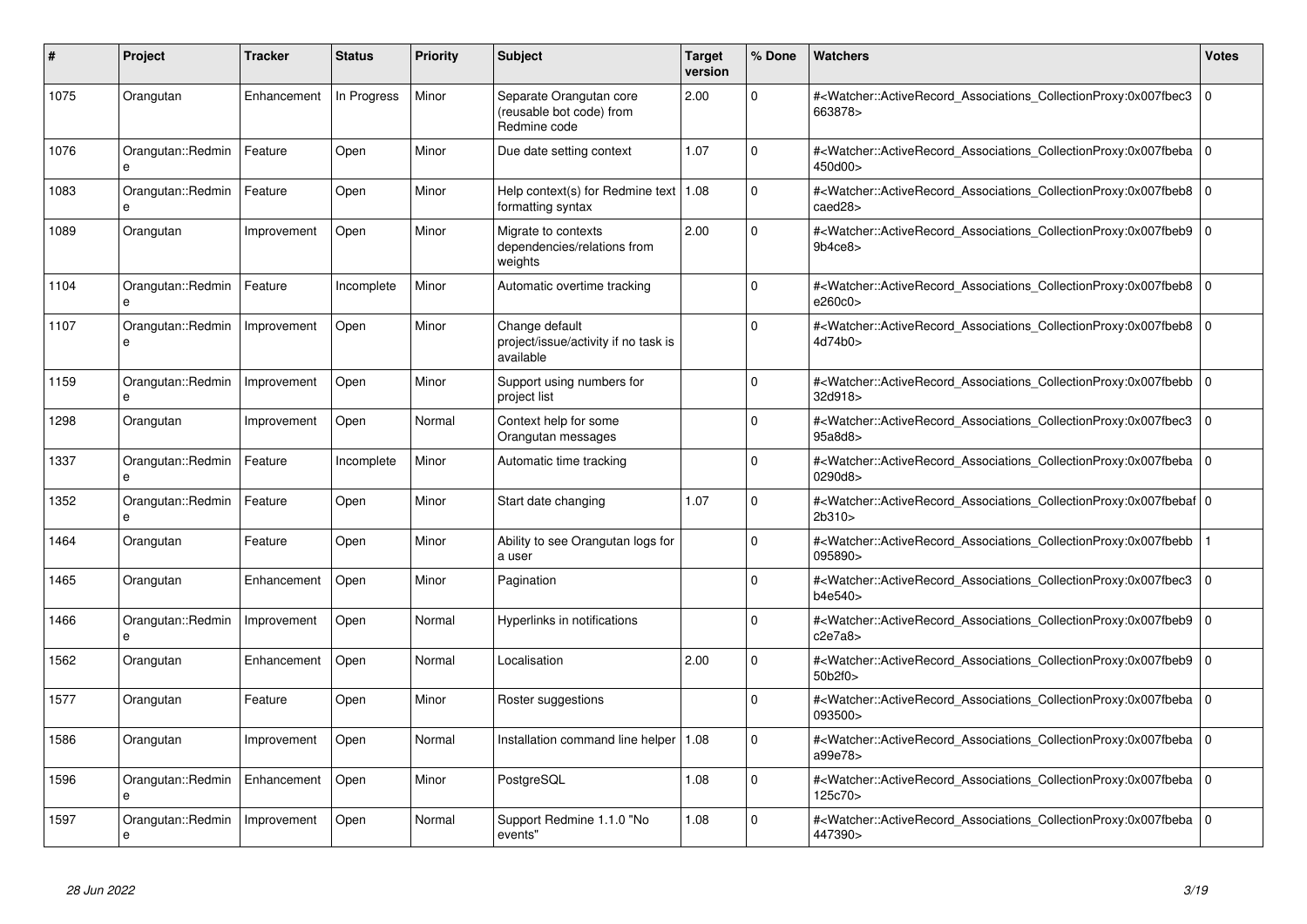| #    | Project                      | <b>Tracker</b> | <b>Status</b> | <b>Priority</b> | <b>Subject</b>                                                        | <b>Target</b><br>version | % Done      | Watchers                                                                                                                                                 | <b>Votes</b> |
|------|------------------------------|----------------|---------------|-----------------|-----------------------------------------------------------------------|--------------------------|-------------|----------------------------------------------------------------------------------------------------------------------------------------------------------|--------------|
| 1600 | Orangutan                    | Enhancement    | Open          | Minor           | Change configuration file format                                      | 2.00                     | $\mathbf 0$ | # <watcher::activerecord 0<br="" associations="" collectionproxy:0x007fbeb8="">b8dc78</watcher::activerecord>                                            |              |
| 1601 | Orangutan                    | Enhancement    | Incomplete    | Normal          | Configuring contexts weights                                          | 2.00                     | $\mathbf 0$ | # <watcher::activerecord_associations_collectionproxy:0x007fbeba 0<br=""  ="">4e6c10&gt;</watcher::activerecord_associations_collectionproxy:0x007fbeba> |              |
| 1602 | Orangutan::Redmin<br>e       | Improvement    | Open          | Major           | Textile support                                                       | 1.07                     | 0           | # <watcher::activerecord_associations_collectionproxy:0x007fbeb9 0<br="">6422e0&gt;</watcher::activerecord_associations_collectionproxy:0x007fbeb9>      |              |
| 1603 | Orangutan                    | Feature        | Open          | Minor           | MegaHAL                                                               |                          | $\Omega$    | # <watcher::activerecord_associations_collectionproxy:0x007fbeb9<br>3fb9f0&gt;</watcher::activerecord_associations_collectionproxy:0x007fbeb9<br>        |              |
| 1604 | Orangutan::Redmin<br>e       | Improvement    | Open          | Normal          | Notify also about other<br>important events on subscribed<br>projects | 1.06                     | $\Omega$    | # <watcher::activerecord_associations_collectionproxy:0x007fbeba 0<br=""  ="">72c290&gt;</watcher::activerecord_associations_collectionproxy:0x007fbeba> |              |
| 1609 | Orangutan::Redmin<br>e       | Improvement    | Open          | Normal          | Use text similarity score when<br>suggesting renaming or<br>replacing | 1.07                     | $\Omega$    | # <watcher::activerecord_associations_collectionproxy:0x007fbebb 0<br=""  ="">217998&gt;</watcher::activerecord_associations_collectionproxy:0x007fbebb> |              |
| 1613 | Orangutan::Redmin   Bug<br>e |                | Open          | Normal          | Guarantee that a notification will<br>come to end user                | 1.08                     | $\mathbf 0$ | # <watcher::activerecord_associations_collectionproxy:0x007fbeb8<br>85fe48&gt;</watcher::activerecord_associations_collectionproxy:0x007fbeb8<br>        |              |
| 1614 | Orangutan                    | Feature        | Open          | Minor           | <b>AIML</b>                                                           |                          | $\Omega$    | # <watcher::activerecord_associations_collectionproxy:0x007fbeba 0<br=""  ="">c81830&gt;</watcher::activerecord_associations_collectionproxy:0x007fbeba> |              |
| 1615 | Orangutan::Redmin<br>e       | Improvement    | Open          | Minor           | Notify assignee when new<br>watcher is added                          | 1.06                     | $\Omega$    | # <watcher::activerecord_associations_collectionproxy:0x007fbeba<br>6074c8&gt;</watcher::activerecord_associations_collectionproxy:0x007fbeba<br>        |              |
| 1616 | Orangutan::Redmin<br>e       | Enhancement    | Open          | Normal          | Redmine notification for<br>changes made in Orangutan                 | 1.08                     | $\mathbf 0$ | # <watcher::activerecord_associations_collectionproxy:0x007fbeb9<br>9926c0&gt;</watcher::activerecord_associations_collectionproxy:0x007fbeb9<br>        |              |
| 1618 | Orangutan                    | Enhancement    | Open          | Minor           | Support subrequests in single<br>request message                      | 2.00                     | $\Omega$    | # <watcher::activerecord_associations_collectionproxy:0x007fbeba<br>7319e8&gt;</watcher::activerecord_associations_collectionproxy:0x007fbeba<br>        |              |
| 1619 | Orangutan                    | Feature        | Open          | Minor           | Avatar                                                                |                          | $\Omega$    | # <watcher::activerecord_associations_collectionproxy:0x007fbeba<br>1e08b8&gt;</watcher::activerecord_associations_collectionproxy:0x007fbeba<br>        | 2            |
| 1620 | Orangutan                    | Improvement    | Open          | Normal          | Fix foreign handlers API                                              | 2.00                     | $\Omega$    | # <watcher::activerecord_associations_collectionproxy:0x007fbec3<br>7cf608&gt;</watcher::activerecord_associations_collectionproxy:0x007fbec3<br>        | 0            |
| 1622 | Orangutan::Redmin<br>e       | Improvement    | Incomplete    | Normal          | Support rest hours column                                             |                          | $\Omega$    | # <watcher::activerecord_associations_collectionproxy:0x007fbeb8 0<br="">c09648&gt;</watcher::activerecord_associations_collectionproxy:0x007fbeb8>      |              |
| 1624 | Orangutan                    | Enhancement    | Open          | Normal          | ChiliProject support                                                  |                          | $\Omega$    | # <watcher::activerecord_associations_collectionproxy:0x007fbeb8 0<br="">c02528&gt;</watcher::activerecord_associations_collectionproxy:0x007fbeb8>      |              |
| 1638 | Orangutan                    | Feature        | Open          | Major           | Orangutan bug reporting                                               |                          | 0           | # <watcher::activerecord_associations_collectionproxy:0x007fbeb9 0<br="">d76548&gt;</watcher::activerecord_associations_collectionproxy:0x007fbeb9>      |              |
| 1678 | Orangutan::Redmin<br>e       | Improvement    | Open          | Normal          | Suggest changing issue when<br>default issue is closed                | 1.07                     | $\mathbf 0$ | # <watcher::activerecord 0<br="" associations="" collectionproxy:0x007fbeb9="">835f98&gt;</watcher::activerecord>                                        |              |
| 1680 | Orangutan::Redmin   Bug<br>е |                | Open          | Normal          | <b>Cancelling Comment context</b>                                     |                          | $\mathbf 0$ | # <watcher::activerecord 0<br="" associations="" collectionproxy:0x007fbebb="">3f0120&gt;</watcher::activerecord>                                        |              |
| 1682 | Orangutan                    | Improvement    | Open          | Normal          | Take into account if time<br>tracking module is enabled               | 1.06                     | $\mathbf 0$ | # <watcher::activerecord_associations_collectionproxy:0x007fbeb8 0<br="">5784a0&gt;</watcher::activerecord_associations_collectionproxy:0x007fbeb8>      |              |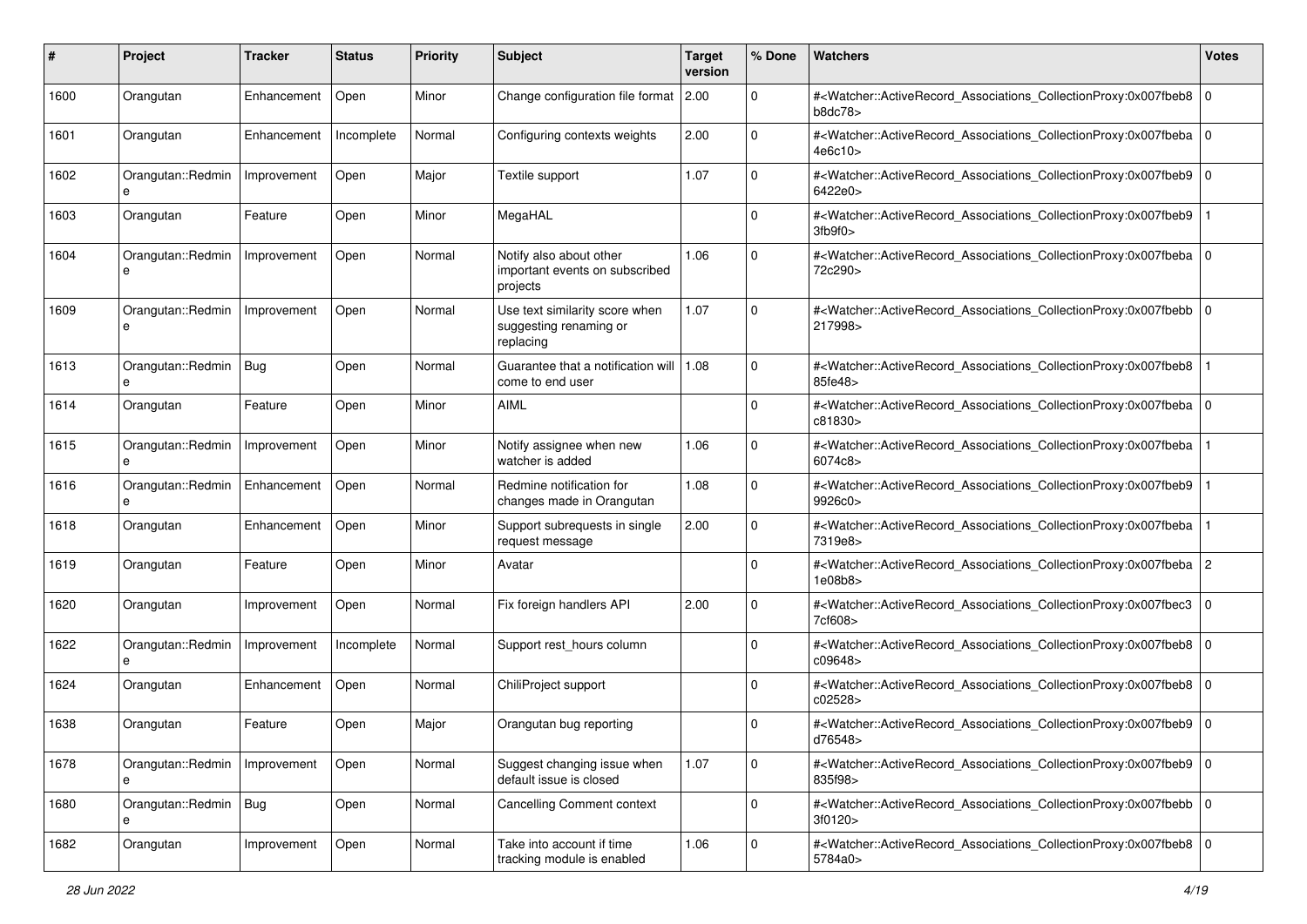| #    | <b>Project</b>                    | Tracker     | <b>Status</b> | <b>Priority</b> | <b>Subject</b>                                          | <b>Target</b><br>version | % Done   | <b>Watchers</b>                                                                                                                                                                      | <b>Votes</b> |
|------|-----------------------------------|-------------|---------------|-----------------|---------------------------------------------------------|--------------------------|----------|--------------------------------------------------------------------------------------------------------------------------------------------------------------------------------------|--------------|
| 1687 | Meta                              | Feature     | Open          | Normal          | Global Meta tags, Meta tags per<br>project and per page |                          | $\Omega$ | # <watcher::activerecord_associations_collectionproxy:0x007fbec3<br>826fe8&gt;</watcher::activerecord_associations_collectionproxy:0x007fbec3<br>                                    | $\mathbf 0$  |
| 1695 | Sidebar Content                   | Feature     | Open          | Normal          | Multiple contents                                       | 0.2.0                    | $\Omega$ | # <watcher::activerecord associations="" collectionproxy:0x007fbebb=""  <br="">2054f0&gt;</watcher::activerecord>                                                                    | $\Omega$     |
| 1704 | Orangutan::Redmin<br>$\mathbf{a}$ | Enhancement | Open          | Minor           | Notify about votes                                      | 1.06                     | $\Omega$ | # <watcher::activerecord_associations_collectionproxy:0x007fbeb8 0<br="">396358&gt;</watcher::activerecord_associations_collectionproxy:0x007fbeb8>                                  |              |
| 1716 | Projects                          | Feature     | In Progress   | Normal          | Orangutan video/chat demo                               |                          | 10       | # <watcher::activerecord_associations_collectionproxy:0x007fbec3<br><math>7</math>de<math>8</math>d<math>8</math></watcher::activerecord_associations_collectionproxy:0x007fbec3<br> | $\mathbf 0$  |
| 1720 | CD-Index                          | Feature     | Open          | Minor           | Man page for cdindex                                    |                          | $\Omega$ | # <watcher::activerecord associations="" collectionproxy:0x007fbeb8=""  <br="">3899c8&gt;</watcher::activerecord>                                                                    | $\Omega$     |
| 1721 | CD-Index                          | Feature     | Open          | Minor           | Man page for cdfind                                     |                          | $\Omega$ | # <watcher::activerecord 0<br="" associations="" collectionproxy:0x007fbeba=""  ="">def708&gt;</watcher::activerecord>                                                               |              |
| 1722 | CD-Index                          | Feature     | Open          | Major           | Separate common code into<br>library                    |                          | $\Omega$ | # <watcher::activerecord associations="" collectionproxy:0x007fbeba<br="">05e238&gt;</watcher::activerecord>                                                                         | $\mathbf 0$  |
| 1723 | CD-Index                          | Feature     | Open          | Normal          | PHP module                                              |                          | $\Omega$ | # <watcher::activerecord_associations_collectionproxy:0x007fbeba 0<br=""  ="">81e1f8&gt;</watcher::activerecord_associations_collectionproxy:0x007fbeba>                             |              |
| 1725 | Red-Andy                          | Feature     | Deferred      | Normal          | Stick footer to the bottom of a<br>page                 |                          | 50       | # <watcher::activerecord_associations_collectionproxy:0x007fbeb9<br>c7d2e0&gt;</watcher::activerecord_associations_collectionproxy:0x007fbeb9<br>                                    |              |
| 1729 | CD-Index                          | Bug         | Incomplete    | Normal          | Segfault in libarchive when<br>working with large ISO   |                          | $\Omega$ | # <watcher::activerecord_associations_collectionproxy:0x007fbec7 0<br=""  ="">793258&gt;</watcher::activerecord_associations_collectionproxy:0x007fbec7>                             |              |
| 1731 | CD-Index                          | <b>Bug</b>  | Incomplete    | Normal          | Libarchive<br>archive read symlink returns<br>garbage   |                          | $\Omega$ | # <watcher::activerecord_associations_collectionproxy:0x007fbeba 0<br=""  ="">1138b8&gt;</watcher::activerecord_associations_collectionproxy:0x007fbeba>                             |              |
| 1733 | CD-Index                          | Feature     | Open          | Normal          | Put more info about the media<br>into header            |                          | $\Omega$ | # <watcher::activerecord 0<br="" associations="" collectionproxy:0x007fbec3=""  ="">e16ea8</watcher::activerecord>                                                                   |              |
| 1735 | <b>TOC</b>                        | Bug         | Incomplete    | Normal          | Broken in new DokuWiki?                                 |                          | $\Omega$ | # <watcher::activerecord_associations_collectionproxy:0x007fbeb8  <br="">39b060&gt;</watcher::activerecord_associations_collectionproxy:0x007fbeb8>                                  | $\Omega$     |
| 1736 | CD-Index                          | Feature     | Open          | Normal          | Command-line options and<br>environmental variables     |                          | $\Omega$ | # <watcher::activerecord_associations_collectionproxy:0x007fbeb9 0<br="">11b2d0&gt;</watcher::activerecord_associations_collectionproxy:0x007fbeb9>                                  |              |
| 1739 | CD-Index                          | Feature     | Open          | Normal          | Debian package                                          |                          | $\Omega$ | # <watcher::activerecord_associations_collectionproxy:0x007fbeb9<br>6ca0a0&gt;</watcher::activerecord_associations_collectionproxy:0x007fbeb9<br>                                    |              |
| 1747 | Projects                          | Feature     | Open          | Major           | Some kind of site usage plugin                          |                          | $\Omega$ | # <watcher::activerecord_associations_collectionproxy:0x007fbeba  <br="">c95da8</watcher::activerecord_associations_collectionproxy:0x007fbeba>                                      | $\Omega$     |
| 1751 | Hooks Manager                     | Feature     | Incomplete    | Minor           | Support URL regexps to limit<br>pages                   |                          | $\Omega$ | # <watcher::activerecord 0<br="" associations="" collectionproxy:0x007fbebb=""  ="">1aebf0<sub>&gt;</sub></watcher::activerecord>                                                    |              |
| 1757 | <b>SCM Creator</b><br>(+Github)   | Feature     | Incomplete    | Insignificant   | Allow subdirectories                                    |                          | $\Omega$ | # <watcher::activerecord_associations_collectionproxy:0x007fbeb8f 0<br=""  =""><math>21</math>dd<math>0</math></watcher::activerecord_associations_collectionproxy:0x007fbeb8f>      |              |
| 1763 | <b>SCM Creator</b><br>$(+Github)$ | <b>Bug</b>  | Open          | Normal          | 'Create repository" button<br>hiding is too restrictive |                          | $\Omega$ | # <watcher::activerecord_associations_collectionproxy:0x007fbeba  <br="">55b3a8&gt;</watcher::activerecord_associations_collectionproxy:0x007fbeba>                                  | $\mathbf 0$  |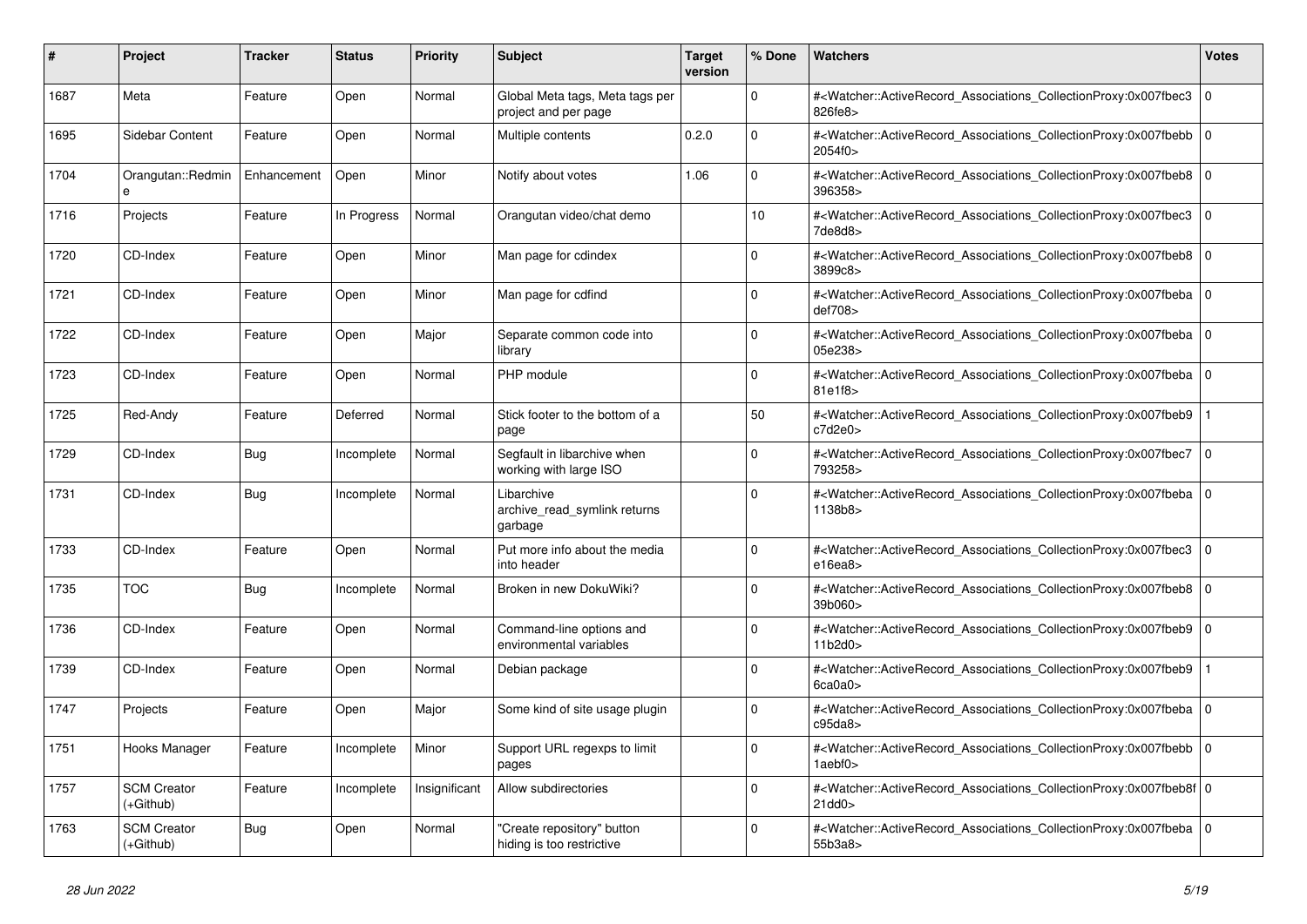| #    | <b>Project</b>                  | Tracker    | <b>Status</b> | <b>Priority</b> | <b>Subject</b>                                        | <b>Target</b><br>version | % Done   | <b>Watchers</b>                                                                                                                                           | <b>Votes</b>   |
|------|---------------------------------|------------|---------------|-----------------|-------------------------------------------------------|--------------------------|----------|-----------------------------------------------------------------------------------------------------------------------------------------------------------|----------------|
| 1771 | Sidebar Content                 | Feature    | Open          | Normal          | Global contents                                       | 0.2.0                    | $\Omega$ | # <watcher::activerecord associations="" collectionproxy:0x007fbeba<br="">07ba68&gt;</watcher::activerecord>                                              | $\mathbf 0$    |
| 1783 | Projects                        | <b>Bug</b> | Open          | Normal          | Weird logouts                                         |                          | $\Omega$ | # <watcher::activerecord 0<br="" associations="" collectionproxy:0x007fbeb9=""  ="">3a2490&gt;</watcher::activerecord>                                    |                |
| 1784 | Hooks Manager                   | Feature    | Open          | Normal          | Support per-project Ads                               |                          | $\Omega$ | # <watcher::activerecord_associations_collectionproxy:0x007fbec3<br>a34f10&gt;</watcher::activerecord_associations_collectionproxy:0x007fbec3<br>         | $\Omega$       |
| 1790 | Projects                        | Feature    | Open          | Normal          | Rotate logs                                           |                          | $\Omega$ | # <watcher::activerecord 0<br="" associations="" collectionproxy:0x007fbeb9f=""  ="">fc420</watcher::activerecord>                                        |                |
| 1793 | <b>SCM Creator</b><br>(+Github) | Feature    | Incomplete    | Normal          | Allow the creation of non-local<br>repositories       |                          | $\Omega$ | # <watcher::activerecord_associations_collectionproxy:0x007fbeb9  <br="">7f9e08&gt;</watcher::activerecord_associations_collectionproxy:0x007fbeb9>       | $\overline{c}$ |
| 1796 | Projects                        | Feature    | Open          | Normal          | <b>Translations helper</b>                            |                          | $\Omega$ | # <watcher::activerecord_associations_collectionproxy:0x007fbeb8 0<br="">5f60d0&gt;</watcher::activerecord_associations_collectionproxy:0x007fbeb8>       |                |
| 1799 | Projects                        | Bug        | Open          | Normal          | Thumbnail overflows issues on<br>overview page        |                          | $\Omega$ | # <watcher::activerecord associations="" collectionproxy:0x007fbec0<br="">29b838&gt;</watcher::activerecord>                                              | $\mathbf 0$    |
| 1804 | Projects                        | Feature    | Incomplete    | Insignificant   | Arrows (or similar solution) for<br>project menu      |                          | $\Omega$ | # <watcher::activerecord_associations_collectionproxy:0x007fbec1f 0<br=""  ="">c82d0&gt;</watcher::activerecord_associations_collectionproxy:0x007fbec1f> |                |
| 1812 | <b>Author Box</b>               | Feature    | Open          | Normal          | Custom fields support                                 | 1.0.0                    | $\Omega$ | # <watcher::activerecord 0<br="" associations="" collectionproxy:0x007fbec7f=""  ="">f<math>2ea8</math></watcher::activerecord>                           |                |
| 1828 | <b>Contact Form</b>             | Support    | Deferred      | Normal          | Incorrect from/reply to address<br>used in sent email |                          | 40       | # <watcher::activerecord associations="" collectionproxy:0x007fbec1<br="">067b60&gt;</watcher::activerecord>                                              | $\mathbf 0$    |
| 1829 | Projects                        | Feature    | Open          | Normal          | A project generator from<br>templates                 |                          | $\Omega$ | # <watcher::activerecord_associations_collectionproxy:0x007fbec0<br>a4f660&gt;</watcher::activerecord_associations_collectionproxy:0x007fbec0<br>         | $\Omega$       |
| 1831 | Projects                        | Feature    | Incomplete    | Minor           | Automatically include mail<br>conversations           |                          | $\Omega$ | # <watcher::activerecord associations="" collectionproxy:0x007fbec0<br="">6f9060&gt;</watcher::activerecord>                                              | $\mathbf 0$    |
| 1837 | Projects                        | Feature    | Open          | Insignificant   | Andriy is now working on                              |                          | $\Omega$ | # <watcher::activerecord associations="" collectionproxy:0x007fbec0<br="">4a3680&gt;</watcher::activerecord>                                              | $\mathbf 0$    |
| 1842 | <b>Author Box</b>               | Feature    | Open          | Normal          | Show multiple/all roles                               | 1.0.0                    | $\Omega$ | # <watcher::activerecord_associations_collectionproxy:0x007fbec1<br>5d26e0&gt;</watcher::activerecord_associations_collectionproxy:0x007fbec1<br>         | $\Omega$       |
| 1845 | Advertising                     | Feature    | Open          | Minor           | Per project management                                | 0.3.0                    | $\Omega$ | # <watcher::activerecord associations="" collectionproxy:0x007fbec1<br="">3dd470&gt;</watcher::activerecord>                                              | $\mathbf 0$    |
| 1846 | Advertising                     | Feature    | Open          | Minor           | Page configuration                                    | 0.3.0                    | $\Omega$ | # <watcher::activerecord_associations_collectionproxy:0x007fbec0f 0<br=""  ="">5c310</watcher::activerecord_associations_collectionproxy:0x007fbec0f>     |                |
| 1853 | Projects                        | Support    | Open          | Normal          | Customizer                                            |                          | $\Omega$ | # <watcher::activerecord_associations_collectionproxy:0x007fbec1<br>c19350&gt;</watcher::activerecord_associations_collectionproxy:0x007fbec1<br>         | $\Omega$       |
| 1858 | <b>SCM Creator</b><br>(+Github) | Feature    | Open          | Normal          | New Wiki/Textile macro                                |                          | $\Omega$ | # <watcher::activerecord associations="" collectionproxy:0x007fbec0<br="">ed9f00&gt;</watcher::activerecord>                                              | $\mathbf{0}$   |
| 1867 | Projects                        | Feature    | Incomplete    | Minor           | Textile draft                                         |                          | $\Omega$ | # <watcher::activerecord_associations_collectionproxy:0x007fbec0 0<br=""  ="">5b97e0&gt;</watcher::activerecord_associations_collectionproxy:0x007fbec0>  |                |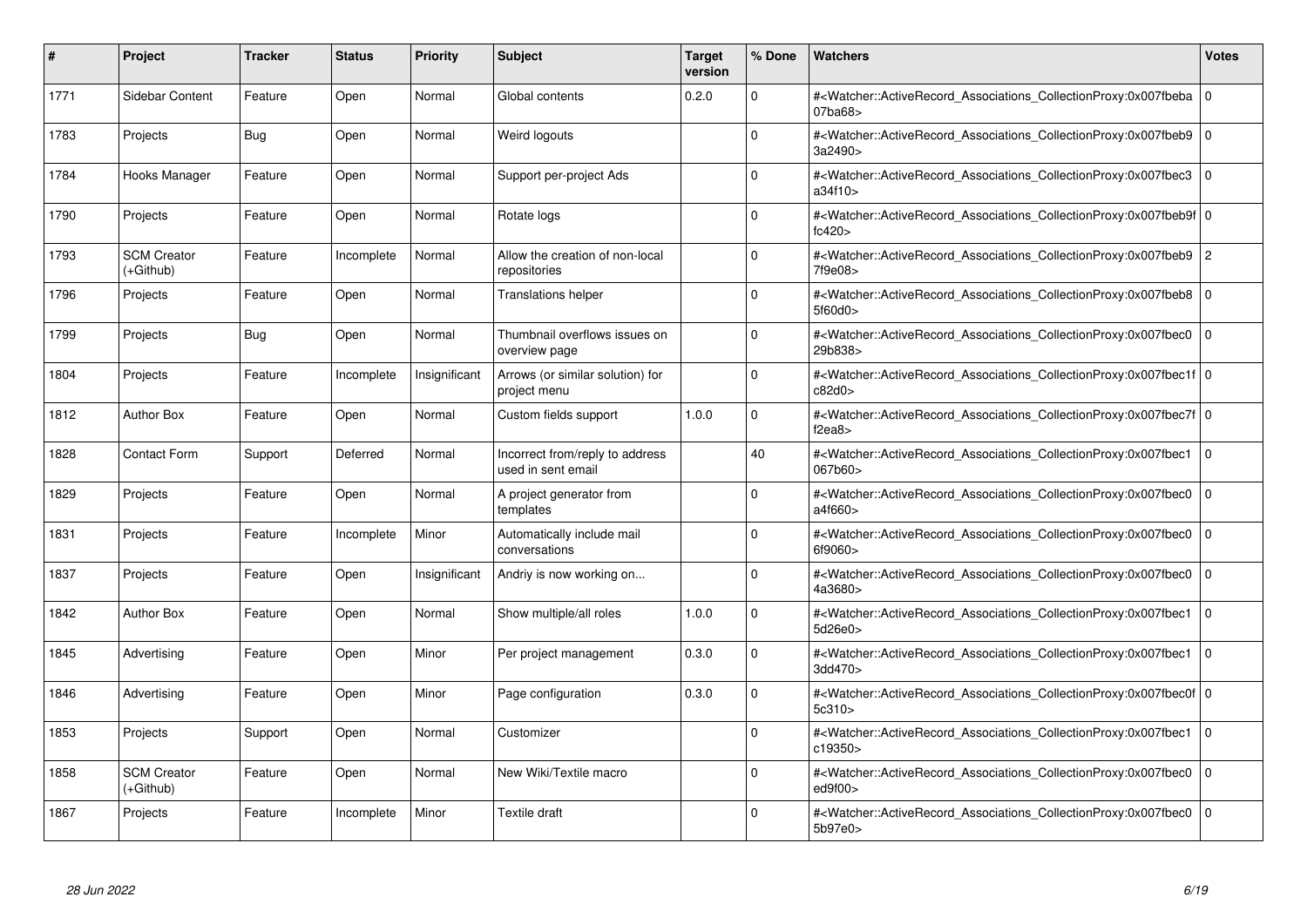| #    | Project                         | <b>Tracker</b> | <b>Status</b> | <b>Priority</b> | <b>Subject</b>                                       | <b>Target</b><br>version | % Done   | <b>Watchers</b>                                                                                                                                           | <b>Votes</b> |
|------|---------------------------------|----------------|---------------|-----------------|------------------------------------------------------|--------------------------|----------|-----------------------------------------------------------------------------------------------------------------------------------------------------------|--------------|
| 1868 | Projects                        | Feature        | Reopened      | Minor           | Author in Google search results                      |                          | 80       | # <watcher::activerecord associations="" collectionproxy:0x007fbec0<br="">4fa548&gt;</watcher::activerecord>                                              | $\mathbf 0$  |
| 1878 | <b>SCM Creator</b><br>(+Github) | Support        | Deferred      | Normal          | Don't create bare GIt repository                     |                          | $\Omega$ | # <watcher::activerecord associations="" collectionproxy:0x007fbec0<br="">ce79e0</watcher::activerecord>                                                  | $\mathbf 0$  |
| 1881 | <b>Extended Fields</b>          | Feature        | Open          | Insignificant   | Support wiki toolbar for "Default<br>value"          |                          | $\Omega$ | # <watcher::activerecord_associations_collectionproxy:0x007fbec0<br>5f03d0&gt;</watcher::activerecord_associations_collectionproxy:0x007fbec0<br>         | $\Omega$     |
| 1882 | <b>Extended Fields</b>          | Feature        | Incomplete    | Normal          | Wiki toolbar for Wiki text                           |                          | $\Omega$ | # <watcher::activerecord_associations_collectionproxy:0x007fbec0 0<br="">e67978&gt;</watcher::activerecord_associations_collectionproxy:0x007fbec0>       |              |
| 1884 | <b>Extended Fields</b>          | Feature        | Incomplete    | Normal          | Multiselect                                          |                          | $\Omega$ | # <watcher::activerecord_associations_collectionproxy:0x007fbec0<br>c4cb48&gt;</watcher::activerecord_associations_collectionproxy:0x007fbec0<br>         | $\mathbf 0$  |
| 1888 | Orangutan::Redmin<br>e          | Feature        | Open          | Normal          | Reuse past tasks                                     |                          | $\Omega$ | # <watcher::activerecord_associations_collectionproxy:0x007fbec0<br>dd9538&gt;</watcher::activerecord_associations_collectionproxy:0x007fbec0<br>         | $\Omega$     |
| 1891 | Projects                        | Improvement    | Open          | Normal          | Add BASH & Perl CodeRay<br>scanners                  |                          | $\Omega$ | # <watcher::activerecord associations="" collectionproxy:0x007fbec0<br="">b2b278&gt;</watcher::activerecord>                                              | $\mathbf 0$  |
| 1893 | Orangutan                       | Enhancement    | Open          | Minor           | Twitter monkey                                       |                          | $\Omega$ | # <watcher::activerecord_associations_collectionproxy:0x007fbec1f 0<br=""  ="">0da20&gt;</watcher::activerecord_associations_collectionproxy:0x007fbec1f> |              |
| 1899 | <b>WikiNG</b>                   | Improvement    | Incomplete    | Minor           | Ignore conditions on preview                         |                          | $\Omega$ | # <watcher::activerecord associations="" collectionproxy:0x007fbec0<br="">3ca5d8</watcher::activerecord>                                                  | $\mathbf 0$  |
| 1900 | WikiNG                          | Feature        | Incomplete    | Minor           | Singe bracket smiley                                 |                          | $\Omega$ | # <watcher::activerecord associations="" collectionproxy:0x007fbec1<br="">706728&gt;</watcher::activerecord>                                              | $\mathbf 0$  |
| 1902 | Meta                            | Feature        | Incomplete    | Normal          | Consider clear html and light<br>mode                |                          | $\Omega$ | # <watcher::activerecord_associations_collectionproxy:0x007fbec7<br>168720&gt;</watcher::activerecord_associations_collectionproxy:0x007fbec7<br>         | l o          |
| 1905 | Orangutan                       | Feature        | Open          | Normal          | <b>SCM</b> monkey                                    |                          | $\Omega$ | # <watcher::activerecord associations="" collectionproxy:0x007fbec7=""  <br="">398ec8&gt;</watcher::activerecord>                                         | $\mathbf 0$  |
| 1906 | WikiNG                          | Enhancement    | Incomplete    | Minor           | <b>External Redmine links</b>                        |                          | $\Omega$ | # <watcher::activerecord associations="" collectionproxy:0x007fbec6<br="">ef9278&gt;</watcher::activerecord>                                              |              |
| 1907 | WikiNG                          | Feature        | Incomplete    | Minor           | Social links                                         |                          | $\Omega$ | # <watcher::activerecord_associations_collectionproxy:0x007fbec6<br>724728&gt;</watcher::activerecord_associations_collectionproxy:0x007fbec6<br>         |              |
| 1909 | Orangutan                       | Enhancement    | Incomplete    | Minor           | Orangutan::Kayako                                    |                          | $\Omega$ | # <watcher::activerecord 0<br="" associations="" collectionproxy:0x007fbec5=""  ="">336a68&gt;</watcher::activerecord>                                    |              |
| 1910 | Projects                        | Support        | Open          | Major           | Users verification                                   |                          | $\Omega$ | # <watcher::activerecord_associations_collectionproxy:0x00557da8 0<br=""  ="">dd8698&gt;</watcher::activerecord_associations_collectionproxy:0x00557da8>  |              |
| 1913 | <b>WikiNG</b>                   | Enhancement    | Incomplete    | Minor           | External Debian/Ubuntu bugs                          |                          | $\Omega$ | # <watcher::activerecord_associations_collectionproxy:0x00557da5 0<br=""  ="">a9b2a8</watcher::activerecord_associations_collectionproxy:0x00557da5>      |              |
| 1915 | Red-Andy                        | Feature        | Incomplete    | Normal          | TOC items box should move as<br>we click on the item |                          | $\Omega$ | # <watcher::activerecord associations="" collectionproxy:0x007fbec3<br="">d98878&gt;</watcher::activerecord>                                              | $\mathbf 0$  |
| 1919 | <b>Extended Fields</b>          | Feature        | Incomplete    | Normal          | Extend Link extended field                           |                          | $\Omega$ | # <watcher::activerecord associations="" collectionproxy:0x007fbec3<br="">a94848&gt;</watcher::activerecord>                                              | $\mathbf 0$  |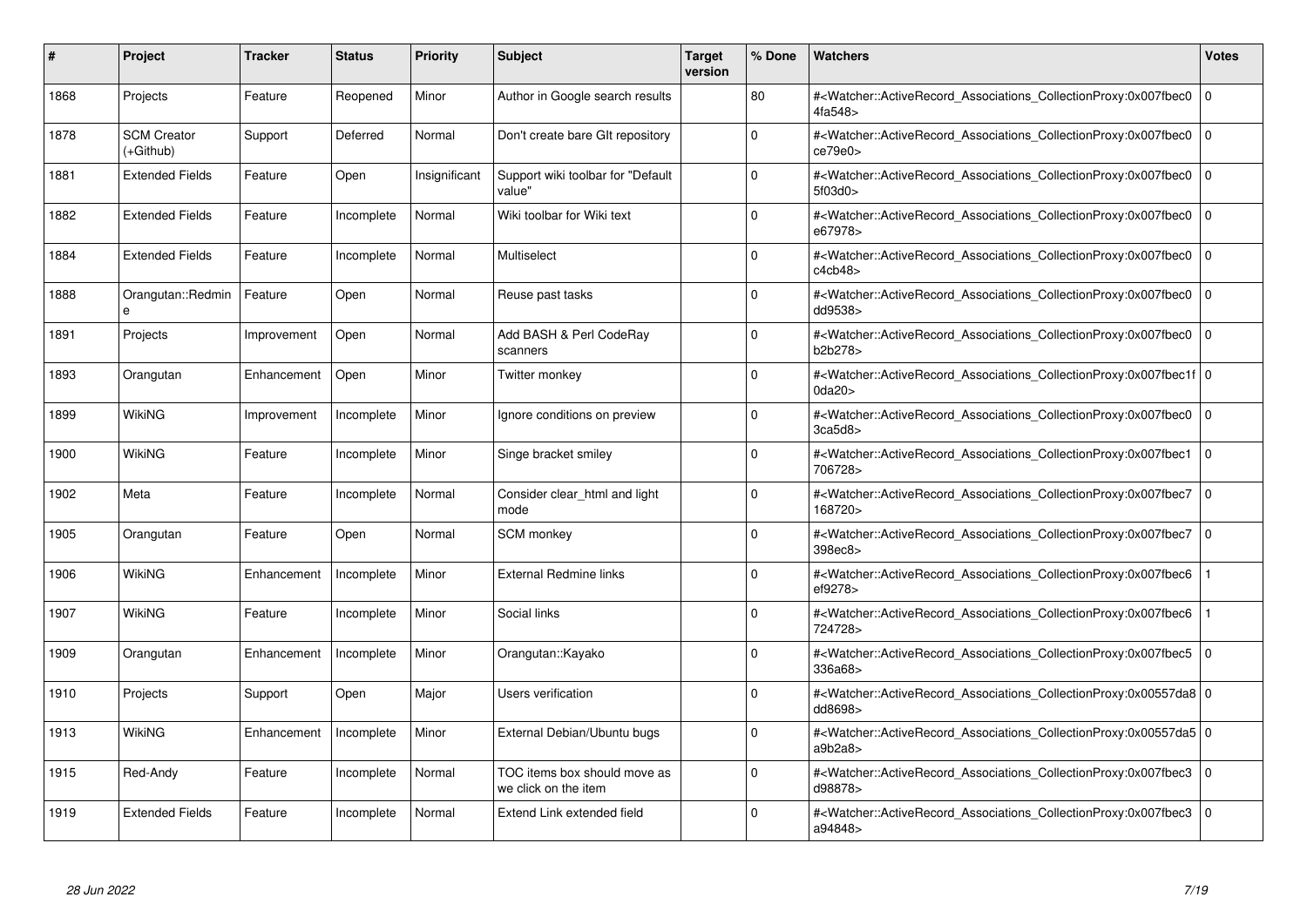| #    | Project                | <b>Tracker</b> | <b>Status</b> | <b>Priority</b> | <b>Subject</b>                                 | <b>Target</b><br>version | % Done      | <b>Watchers</b>                                                                                                                                           | <b>Votes</b>   |
|------|------------------------|----------------|---------------|-----------------|------------------------------------------------|--------------------------|-------------|-----------------------------------------------------------------------------------------------------------------------------------------------------------|----------------|
| 1921 | Orangutan              | Enhancement    | Open          | Minor           | <b>RSS monkey</b>                              |                          | $\Omega$    | # <watcher::activerecord associations="" collectionproxy:0x007fbeb9<br="">592cf0&gt;</watcher::activerecord>                                              | $\mathbf 0$    |
| 1931 | <b>WikiNG</b>          | <b>Bug</b>     | Deferred      | Normal          | it seems conflict with the<br>redmine ckeditor |                          | $\Omega$    | # <watcher::activerecord_associations_collectionproxy:0x007fbeba<br>468928&gt;</watcher::activerecord_associations_collectionproxy:0x007fbeba<br>         |                |
| 1942 | <b>WikiNG</b>          | Feature        | Incomplete    | Minor           | Support for target in links                    |                          | $\Omega$    | # <watcher::activerecord associations="" collectionproxy:0x007fbeb9=""  <br="">708fa8&gt;</watcher::activerecord>                                         | $\mathbf 0$    |
| 1943 | <b>Author Box</b>      | Feature        | Deferred      | Normal          | Author box layout change plan                  |                          | $\Omega$    | # <watcher::activerecord associations="" collectionproxy:0x007fbeb8=""  <br="">a08740&gt;</watcher::activerecord>                                         | $\mathbf 0$    |
| 1947 | <b>Extended Fields</b> | Feature        | Open          | Normal          | Visible for admins only                        |                          | $\Omega$    | # <watcher::activerecord associations="" collectionproxy:0x007fbeb9<br="">4c74b0</watcher::activerecord>                                                  | $\mathbf 0$    |
| 1948 | Projects               | Feature        | Open          | Minor           | Testimonials / Used by                         |                          | $\Omega$    | # <watcher::activerecord associations="" collectionproxy:0x007fbebb=""  <br="">13a340&gt;</watcher::activerecord>                                         | $\Omega$       |
| 1954 | <b>Extended Fields</b> | Feature        | Incomplete    | Normal          | Mailto links                                   |                          | $\Omega$    | # <watcher::activerecord_associations_collectionproxy:0x007fbebaf 0<br=""  ="">eb570&gt;</watcher::activerecord_associations_collectionproxy:0x007fbebaf> |                |
| 1955 | <b>Extended Fields</b> | Feature        | Incomplete    | Normal          | FTP link                                       |                          | $\Omega$    | # <watcher::activerecord associations="" collectionproxy:0x007fbeb8=""  <br="">d9c140</watcher::activerecord>                                             | $\mathbf 0$    |
| 1956 | <b>Extended Fields</b> | Feature        | Incomplete    | Minor           | SIP link                                       |                          | $\Omega$    | # <watcher::activerecord_associations_collectionproxy:0x007fbeb9 0<br=""  ="">4ec350&gt;</watcher::activerecord_associations_collectionproxy:0x007fbeb9>  |                |
| 1957 | <b>Download Button</b> | Feature        | Incomplete    | Normal          | Plugin configuration                           |                          | $\Omega$    | # <watcher::activerecord_associations_collectionproxy:0x007fbebb  <br="">3e56a8&gt;</watcher::activerecord_associations_collectionproxy:0x007fbebb>       | $\Omega$       |
| 1963 | Projects               | Feature        | Open          | Minor           | Issues/messages count                          |                          | $\Omega$    | # <watcher::activerecord 0<br="" associations="" collectionproxy:0x007fbeb9=""  ="">06c168&gt;</watcher::activerecord>                                    |                |
| 1968 | Orangutan              | Feature        | Open          | Normal          | Creating a new issue                           | 1.06                     | $\Omega$    | # <watcher::activerecord 0<br="" associations="" collectionproxy:0x007fbebaf=""  ="">4f6c0&gt;</watcher::activerecord>                                    |                |
| 1969 | Projects               | Improvement    | Open          | Normal          | Vote plugin                                    |                          | $\Omega$    | # <watcher::activerecord 0<br="" associations="" collectionproxy:0x007fbeb9=""  ="">e80cb8</watcher::activerecord>                                        |                |
| 1970 | <b>Contact Form</b>    | Feature        | Open          | Minor           | Contact link                                   |                          | $\mathbf 0$ | # <watcher::activerecord_associations_collectionproxy:0x007fbeb8 0<br=""  ="">36dde0&gt;</watcher::activerecord_associations_collectionproxy:0x007fbeb8>  |                |
| 1977 | <b>WikiNG</b>          | Feature        | Open          | Normal          | Conditional macro for users &<br>groups        |                          | $\Omega$    | # <watcher::activerecord_associations_collectionproxy:0x007fbec3<br>abf6d8</watcher::activerecord_associations_collectionproxy:0x007fbec3<br>             | $\overline{c}$ |
| 1980 | WikiNG                 | Bug            | Open          | Normal          | Problem running plugin in<br>development mode  |                          | $\Omega$    | # <watcher::activerecord associations="" collectionproxy:0x007fbeba<br="">0990e0&gt;</watcher::activerecord>                                              | $-1$           |
| 1981 | Subscription           | Feature        | Open          | Normal          | Site-wide notifications                        |                          | $\Omega$    | # <watcher::activerecord associations="" collectionproxy:0x007fbeba<br="">09e9f0&gt;</watcher::activerecord>                                              |                |
| 1982 | Role Shift             | Feature        | Open          | Major           | Redmine.pm patch wanted                        |                          | $\Omega$    | # <watcher::activerecord 0<br="" associations="" collectionproxy:0x007fbeb8=""  ="">604248&gt;</watcher::activerecord>                                    |                |
| 1983 | Role Shift             | Feature        | Open          | Major           | Default shifts                                 |                          | $\Omega$    | # <watcher::activerecord_associations_collectionproxy:0x007fbeb9 0<br="">0c3968&gt;</watcher::activerecord_associations_collectionproxy:0x007fbeb9>       |                |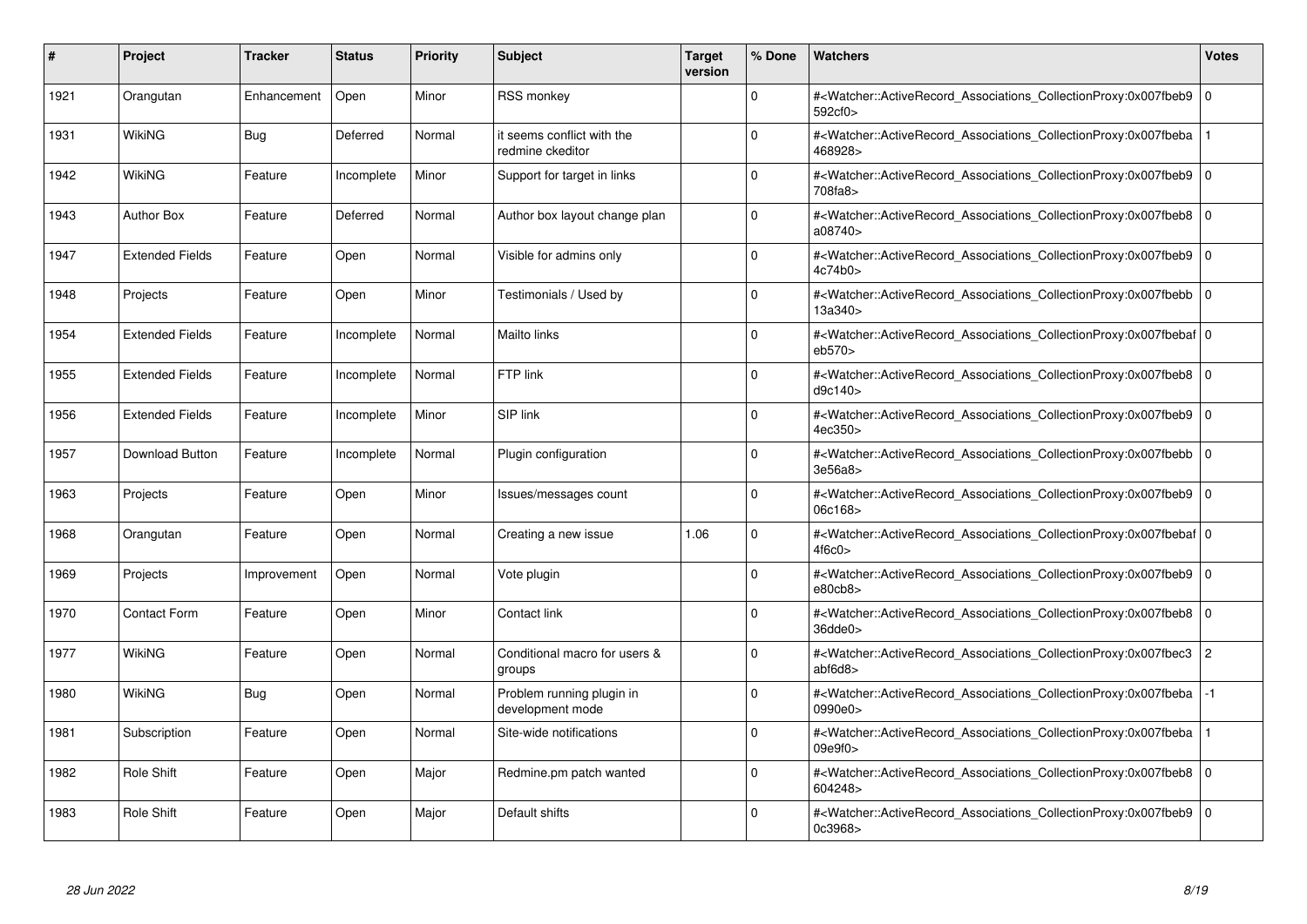| #    | <b>Project</b>         | <b>Tracker</b> | <b>Status</b> | <b>Priority</b> | <b>Subject</b>                                                                           | <b>Target</b><br>version | % Done   | <b>Watchers</b>                                                                                                                                                     | Votes          |
|------|------------------------|----------------|---------------|-----------------|------------------------------------------------------------------------------------------|--------------------------|----------|---------------------------------------------------------------------------------------------------------------------------------------------------------------------|----------------|
| 1984 | Subscription           | Feature        | Incomplete    | Minor           | Redirecting back after<br>registration/loginRedirecting<br>back after registration/login |                          | $\Omega$ | # <watcher::activerecord_associations_collectionproxy:0x007fbeb8<br>3cfb30&gt;</watcher::activerecord_associations_collectionproxy:0x007fbeb8<br>                   | l o            |
| 1985 | <b>Project Alias</b>   | Patch          | Deferred      | Normal          | Redmine.pm for Git supporting<br>project-aliases                                         |                          | $\Omega$ | # <watcher::activerecord associations="" collectionproxy:0x007fbeba<br="">2f8160&gt;</watcher::activerecord>                                                        | l O            |
| 1987 | Projects               | Feature        | Incomplete    | Normal          | Attachment resize                                                                        |                          | $\Omega$ | # <watcher::activerecord associations="" collectionproxy:0x007fbeb9<br="">57f0b0&gt;</watcher::activerecord>                                                        | I٥             |
| 1988 | Orangutan              | Improvement    | Incomplete    | Normal          | Multithreading                                                                           |                          | $\Omega$ | # <watcher::activerecord_associations_collectionproxy:0x007fbeb8<br>c1a6f0&gt;</watcher::activerecord_associations_collectionproxy:0x007fbeb8<br>                   | l O            |
| 1989 | Projects               | Bug            | In Progress   | Normal          | Кирилиця в рекламі                                                                       |                          | 90       | # <watcher::activerecord_associations_collectionproxy:0x007fbeba<br>4d7080&gt;</watcher::activerecord_associations_collectionproxy:0x007fbeba<br>                   | l o            |
| 1990 | Projects               | Improvement    | Incomplete    | Minor           | anti notificatin spam - fine<br>grained mail distribution                                |                          | $\Omega$ | # <watcher::activerecord_associations_collectionproxy:0x007fbeb9<br>575808&gt;</watcher::activerecord_associations_collectionproxy:0x007fbeb9<br>                   |                |
| 1993 | Advertising            | Feature        | Open          | Normal          | Which types of user                                                                      |                          | $\Omega$ | # <watcher::activerecord associations="" collectionproxy:0x007fbeb9<br="">c9c988&gt;</watcher::activerecord>                                                        | l O            |
| 1994 | WikiNG                 | Enhancement    | Incomplete    | Normal          | Inline warnings, tips etc                                                                |                          | $\Omega$ | # <watcher::activerecord_associations_collectionproxy:0x007fbeb8 0<br=""  ="">3a1168&gt;</watcher::activerecord_associations_collectionproxy:0x007fbeb8>            |                |
| 1995 | <b>Extended Fields</b> | Feature        | Open          | Normal          | Checklist                                                                                |                          | $\Omega$ | # <watcher::activerecord_associations_collectionproxy:0x007fbeb8<br>9de850&gt;</watcher::activerecord_associations_collectionproxy:0x007fbeb8<br>                   | l O            |
| 1996 | <b>Author Box</b>      | Feature        | Incomplete    | Minor           | Project module                                                                           |                          | $\Omega$ | # <watcher::activerecord_associations_collectionproxy:0x007fbeb9<br><math>\text{c0d0f8}\n</math></watcher::activerecord_associations_collectionproxy:0x007fbeb9<br> | 0              |
| 1997 | Download Button        | Feature        | Open          | Minor           | Project module                                                                           |                          | $\Omega$ | # <watcher::activerecord_associations_collectionproxy:0x007fbeb9 0<br=""  ="">d10720&gt;</watcher::activerecord_associations_collectionproxy:0x007fbeb9>            |                |
| 1999 | Sidebar Content        | Feature        | Incomplete    | Minor           | Project module                                                                           |                          | $\Omega$ | # <watcher::activerecord associations="" collectionproxy:0x007fbeba<br="">d76808&gt;</watcher::activerecord>                                                        | l O            |
| 2005 | <b>Extended Fields</b> | Feature        | Incomplete    | Minor           | Paging for projects listing                                                              |                          | $\Omega$ | # <watcher::activerecord_associations_collectionproxy:0x007fbeb8<br>7e0c38&gt;</watcher::activerecord_associations_collectionproxy:0x007fbeb8<br>                   | 0              |
| 2006 | <b>Extended Fields</b> | Feature        | Incomplete    | Minor           | Users listing sorting                                                                    |                          | $\Omega$ | # <watcher::activerecord associations="" collectionproxy:0x007fbebb<br="">09f9a8&gt;</watcher::activerecord>                                                        | $\overline{0}$ |
| 2007 | <b>Extended Fields</b> | Feature        | Incomplete    | Minor           | Projects listing sorting                                                                 |                          | $\Omega$ | # <watcher::activerecord associations="" collectionproxy:0x007fbeb9<br="">a071a0&gt;</watcher::activerecord>                                                        | l O            |
| 2011 | <b>Extended Fields</b> | Feature        | Incomplete    | Normal          | Custom field translations                                                                |                          | $\Omega$ | # <watcher::activerecord_associations_collectionproxy:0x007fbeb9<br>892bf8&gt;</watcher::activerecord_associations_collectionproxy:0x007fbeb9<br>                   | 0              |
| 2013 | <b>Role Shift</b>      | Feature        | Incomplete    | Minor           | Resource shifts                                                                          |                          | $\Omega$ | # <watcher::activerecord_associations_collectionproxy:0x007fbebb 0<br=""  ="">35dd70&gt;</watcher::activerecord_associations_collectionproxy:0x007fbebb>            |                |
| 2018 | <b>Extended Fields</b> | Feature        | Open          | Normal          | database query cutsom field<br>type                                                      |                          | $\Omega$ | # <watcher::activerecord_associations_collectionproxy:0x007fbeba<br>b791b8&gt;</watcher::activerecord_associations_collectionproxy:0x007fbeba<br>                   |                |
| 2019 | <b>Extended Fields</b> | Feature        | Open          | Normal          | Custom field type web service                                                            |                          | $\Omega$ | # <watcher::activerecord 0<br="" associations="" collectionproxy:0x007fbebb=""  ="">2163b8&gt;</watcher::activerecord>                                              |                |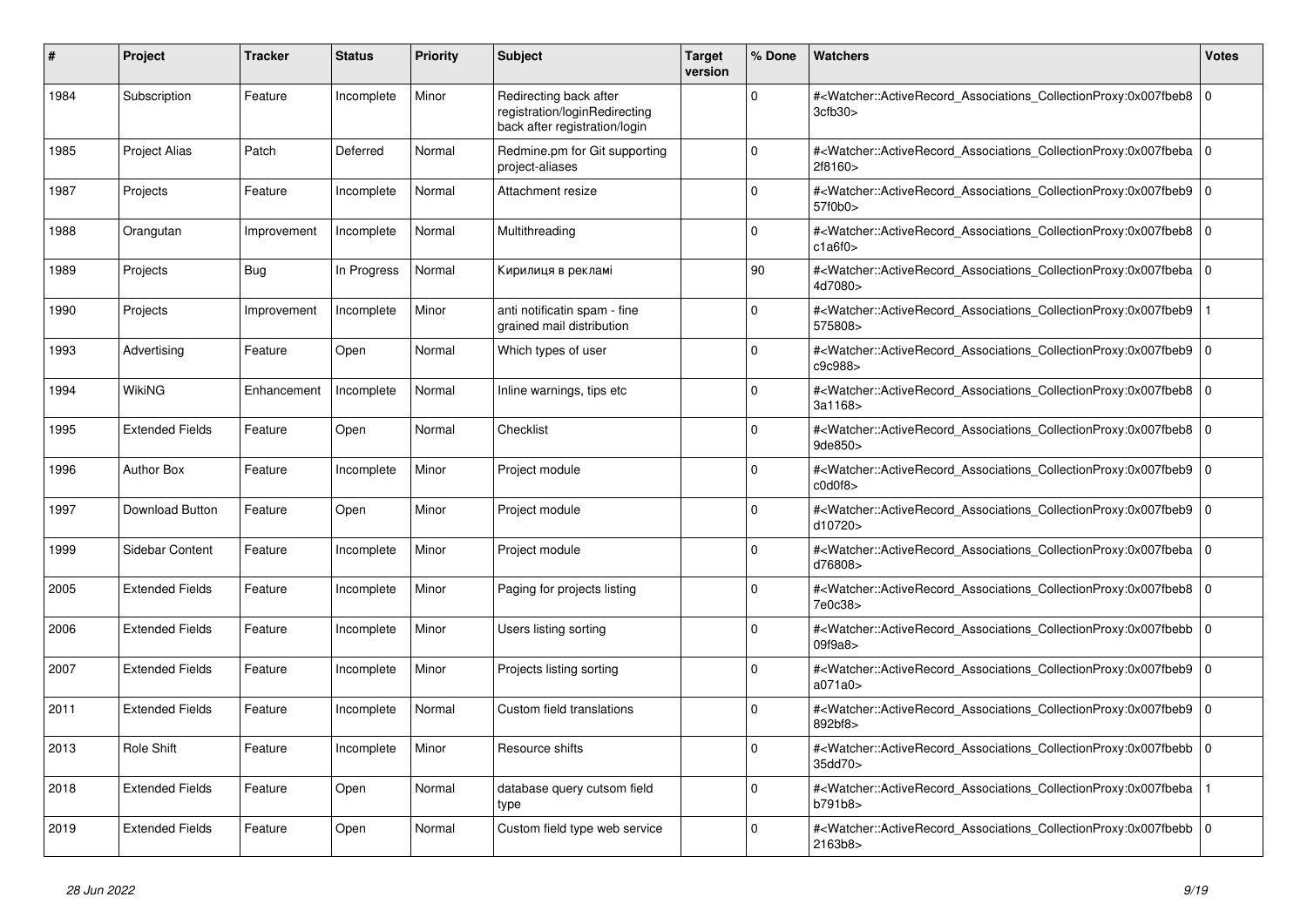| #    | Project                         | <b>Tracker</b> | <b>Status</b>         | <b>Priority</b> | <b>Subject</b>                                                                           | <b>Target</b><br>version | % Done   | <b>Watchers</b>                                                                                                                                           | <b>Votes</b>   |
|------|---------------------------------|----------------|-----------------------|-----------------|------------------------------------------------------------------------------------------|--------------------------|----------|-----------------------------------------------------------------------------------------------------------------------------------------------------------|----------------|
| 2021 | Projects                        | Improvement    | Incomplete            | Major           | Spam protect                                                                             |                          | $\Omega$ | # <watcher::activerecord_associations_collectionproxy:0x007fbec3<br>919d10&gt;</watcher::activerecord_associations_collectionproxy:0x007fbec3<br>         | $\mathbf 0$    |
| 2024 | OpenID Fix                      | Patch          | Under<br>Verification | Normal          | Associate existing accounts by<br>email                                                  |                          | $\Omega$ | # <watcher::activerecord associations="" collectionproxy:0x007fbeb9<br="">a4ff18&gt;</watcher::activerecord>                                              | l O            |
| 2026 | <b>Extended Fields</b>          | Feature        | Open                  | Normal          | Sizing defaults for custom fields                                                        |                          | $\Omega$ | # <watcher::activerecord associations="" collectionproxy:0x007fbeba<br="">804f28&gt;</watcher::activerecord>                                              | l O            |
| 2028 | <b>Extended Fields</b>          | Feature        | Incomplete            | Normal          | make fields final option                                                                 |                          | $\Omega$ | # <watcher::activerecord associations="" collectionproxy:0x007fbeb9<br="">bbb078&gt;</watcher::activerecord>                                              | l O            |
| 2031 | Projects                        | Improvement    | Open                  | Minor           | News sidebar                                                                             |                          | $\Omega$ | # <watcher::activerecord associations="" collectionproxy:0x007fbeba<br="">73cf00&gt;</watcher::activerecord>                                              | l O            |
| 2032 | Projects                        | Improvement    | Open                  | Minor           | Quick way to submit Orangutan<br>omission                                                |                          | $\Omega$ | # <watcher::activerecord_associations_collectionproxy:0x007fbeb9<br>be3690&gt;</watcher::activerecord_associations_collectionproxy:0x007fbeb9<br>         | $\overline{0}$ |
| 2035 | Orangutan                       | Improvement    | Open                  | Minor           | Direct communication between<br>a monkey and Orangutan                                   | 1.06                     | $\Omega$ | # <watcher::activerecord_associations_collectionproxy:0x007fbec3<br>b73750&gt;</watcher::activerecord_associations_collectionproxy:0x007fbec3<br>         | $\overline{0}$ |
| 2036 | Projects                        | Enhancement    | Open                  | Minor           | Global news                                                                              |                          | $\Omega$ | # <watcher::activerecord_associations_collectionproxy:0x007fbebaf 0<br=""  ="">46610&gt;</watcher::activerecord_associations_collectionproxy:0x007fbebaf> |                |
| 2037 | Projects                        | Improvement    | Open                  | Minor           | Completeness bars on start<br>page                                                       |                          | $\Omega$ | # <watcher::activerecord_associations_collectionproxy:0x007fbeba<br>caf078&gt;</watcher::activerecord_associations_collectionproxy:0x007fbeba<br>         | l O            |
| 2053 | <b>SCM Creator</b><br>(+Github) | Feature        | Open                  | Normal          | Set repository path according to<br>identifier when using multiple<br>repositories       |                          | $\Omega$ | # <watcher::activerecord_associations_collectionproxy:0x007fbec3<br>9ac278&gt;</watcher::activerecord_associations_collectionproxy:0x007fbec3<br>         |                |
| 2054 | Like Button                     | Feature        | Open                  | Normal          | Add URL setting                                                                          |                          | 0        | # <watcher::activerecord associations="" collectionproxy:0x007fbeb8<br="">242998&gt;</watcher::activerecord>                                              | 0              |
| 2075 | <b>SCM Creator</b><br>(+Github) | Feature        | Open                  | Normal          | Make an option to fully<br>automate repository creation<br>without editing the URL field |                          | $\Omega$ | # <watcher::activerecord associations="" collectionproxy:0x007fbeb9<br="">dfc558</watcher::activerecord>                                                  | $\overline{2}$ |
| 2076 | WikiNG                          | Feature        | Open                  | Insignificant   | <b>HTML Color preview</b>                                                                |                          | $\Omega$ | # <watcher::activerecord_associations_collectionproxy:0x007fbeba<br>3298a0&gt;</watcher::activerecord_associations_collectionproxy:0x007fbeba<br>         | 0              |
| 2079 | <b>WikiNG</b>                   | Feature        | Incomplete            | Normal          | Message to everyone in a<br>project                                                      |                          | $\Omega$ | # <watcher::activerecord_associations_collectionproxy:0x007fbec3<br>c01780&gt;</watcher::activerecord_associations_collectionproxy:0x007fbec3<br>         | 0              |
| 2080 | Projects                        | Enhancement    | <b>New</b>            | Normal          | <b>Turkish translation</b>                                                               |                          | $\Omega$ | # <watcher::activerecord associations="" collectionproxy:0x007fbec3<br="">96b458&gt;</watcher::activerecord>                                              | 0              |
| 2084 | <b>SCM Creator</b><br>(+Github) | Bug            | Incomplete            | Normal          | ActionView::Template::Error<br>(syntax error on line 33, col 12:                         |                          | $\Omega$ | # <watcher::activerecord associations="" collectionproxy:0x007fbec3<br="">80cff8&gt;</watcher::activerecord>                                              |                |
| 2085 | WikiNG                          | Feature        | Open                  | Normal          | Twitter status                                                                           |                          | $\Omega$ | # <watcher::activerecord_associations_collectionproxy:0x007fbeb9 0<br=""  ="">9a9050&gt;</watcher::activerecord_associations_collectionproxy:0x007fbeb9>  |                |
| 2086 | Projects                        | Improvement    | Incomplete            | Minor           | Latest stable version                                                                    |                          | $\Omega$ | # <watcher::activerecord_associations_collectionproxy:0x007fbeba<br>50dfb8&gt;</watcher::activerecord_associations_collectionproxy:0x007fbeba<br>         | $\overline{0}$ |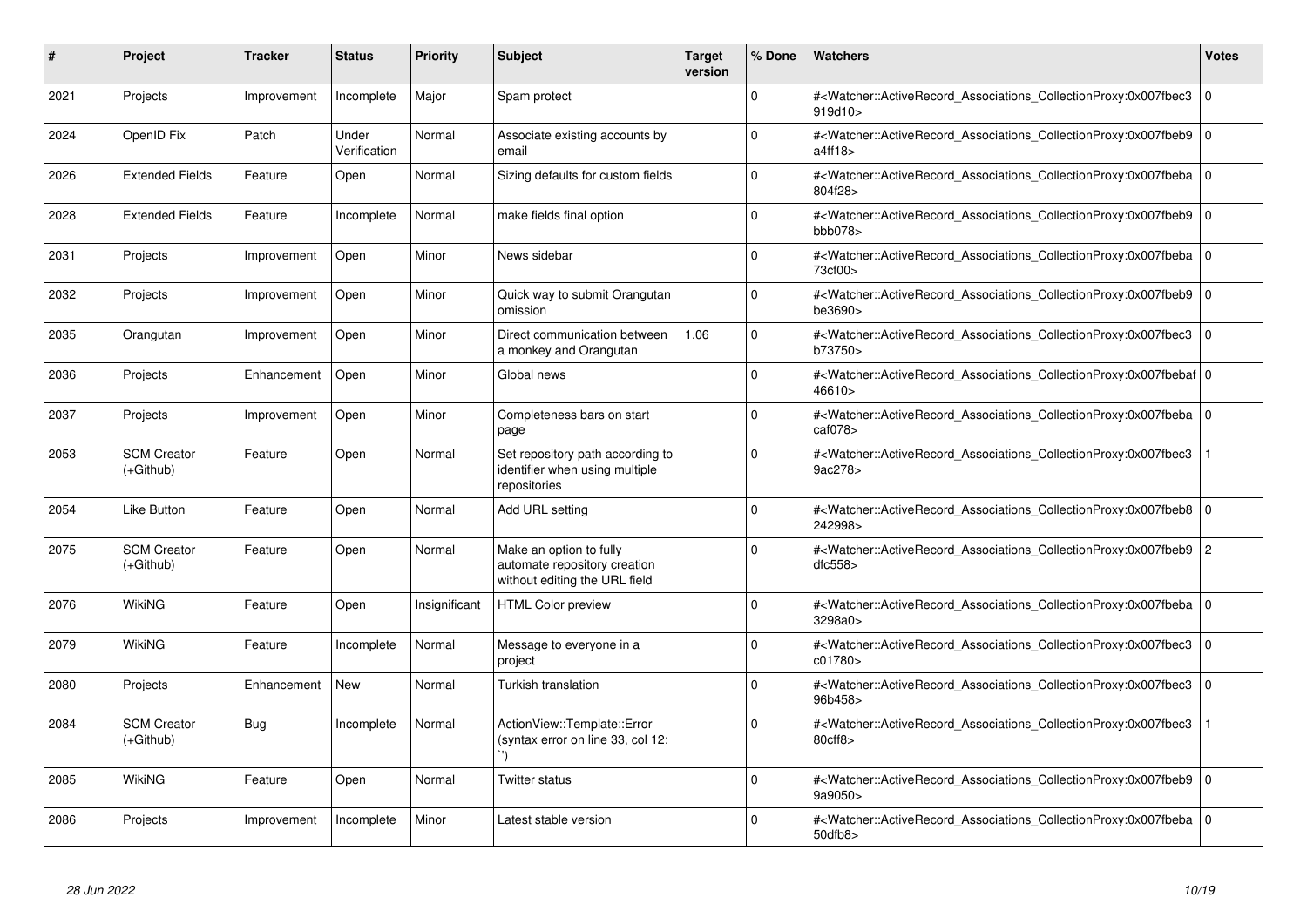| #    | Project                           | <b>Tracker</b> | <b>Status</b> | <b>Priority</b> | Subject                                                                                                                                                                                                                                                                                                                                                       | <b>Target</b><br>version | % Done      | Watchers                                                                                                                                                                       | <b>Votes</b>   |
|------|-----------------------------------|----------------|---------------|-----------------|---------------------------------------------------------------------------------------------------------------------------------------------------------------------------------------------------------------------------------------------------------------------------------------------------------------------------------------------------------------|--------------------------|-------------|--------------------------------------------------------------------------------------------------------------------------------------------------------------------------------|----------------|
| 2088 | WikiNG                            | Enhancement    | Open          | Normal          | Add WikiNG buttons<br>everywhere to the editing<br>toolbar                                                                                                                                                                                                                                                                                                    |                          | $\mathbf 0$ | # <watcher::activerecord_associations_collectionproxy:0x007fbeba<br>ef11d8</watcher::activerecord_associations_collectionproxy:0x007fbeba<br>                                  |                |
| 2092 | <b>Extended Fields</b>            | Feature        | Incomplete    | Normal          | Users-to-issues custom fields<br>auto-fill                                                                                                                                                                                                                                                                                                                    |                          | $\Omega$    | # <watcher::activerecord_associations_collectionproxy:0x007fbeba 0<br=""  ="">507550&gt;</watcher::activerecord_associations_collectionproxy:0x007fbeba>                       |                |
| 2093 | <b>Extended Fields</b>            | Feature        | Incomplete    | Normal          | Extended columns using<br>custom queries                                                                                                                                                                                                                                                                                                                      |                          | $\Omega$    | # <watcher::activerecord_associations_collectionproxy:0x007fbeba 0<br=""  ="">a3ac70&gt;</watcher::activerecord_associations_collectionproxy:0x007fbeba>                       |                |
| 2098 | <b>Extended Fields</b>            | <b>Bug</b>     | In Progress   | Major           | Failure in XLS Export<br>(undefined method<br>`find_custom_field_template' for<br># <xlsexportcontroller)< td=""><td>0.2.4</td><td>90</td><td>#<watcher::activerecord_associations_collectionproxy:0x007fbec3<br>ce6da8&gt;</watcher::activerecord_associations_collectionproxy:0x007fbec3<br></td><td><math>\overline{2}</math></td></xlsexportcontroller)<> | 0.2.4                    | 90          | # <watcher::activerecord_associations_collectionproxy:0x007fbec3<br>ce6da8&gt;</watcher::activerecord_associations_collectionproxy:0x007fbec3<br>                              | $\overline{2}$ |
| 2099 | <b>Extended Fields</b>            | Feature        | Incomplete    | Normal          | Create a custom field of type<br>'Category'                                                                                                                                                                                                                                                                                                                   |                          | $\Omega$    | # <watcher::activerecord_associations_collectionproxy:0x007fbec3<br>b38ec0&gt;</watcher::activerecord_associations_collectionproxy:0x007fbec3<br>                              | 0              |
| 2103 | <b>Extended Fields</b>            | Feature        | Incomplete    | Minor           | Support multiple for Project                                                                                                                                                                                                                                                                                                                                  |                          | $\Omega$    | # <watcher::activerecord_associations_collectionproxy:0x007fbec3<br>ce34a0&gt;</watcher::activerecord_associations_collectionproxy:0x007fbec3<br>                              | 0              |
| 2105 | <b>SCM Creator</b><br>(+Github)   | Feature        | Open          | Normal          | Integrate with existing scm<br>system                                                                                                                                                                                                                                                                                                                         |                          | $\Omega$    | # <watcher::activerecord_associations_collectionproxy:0x007fbeba 0<br=""  ="">be42d8</watcher::activerecord_associations_collectionproxy:0x007fbeba>                           |                |
| 2106 | Projects                          | Improvement    | Incomplete    | Minor           | Gravatar upload                                                                                                                                                                                                                                                                                                                                               |                          | $\Omega$    | # <watcher::activerecord_associations_collectionproxy:0x007fbeb8 0<br="">8a1230&gt;</watcher::activerecord_associations_collectionproxy:0x007fbeb8>                            |                |
| 2107 | <b>Extended Fields</b>            | Support        | Open          | Normal          | WiKi formatting support to<br>custom field                                                                                                                                                                                                                                                                                                                    |                          | $\Omega$    | # <watcher::activerecord_associations_collectionproxy:0x007fbebaf 0<br="">a9878&gt;</watcher::activerecord_associations_collectionproxy:0x007fbebaf>                           |                |
| 2108 | Projects                          | <b>Bug</b>     | Open          | Normal          | Weird export "button"                                                                                                                                                                                                                                                                                                                                         |                          | 0           | # <watcher::activerecord_associations_collectionproxy:0x007fbeba 0<br=""  =""><math>1</math>cec<math>80</math></watcher::activerecord_associations_collectionproxy:0x007fbeba> |                |
| 2109 | Sidebar Content                   | Feature        | Open          | Normal          | Sidebar for global pages, which<br>do not have one                                                                                                                                                                                                                                                                                                            | 0.2.0                    | $\mathbf 0$ | # <watcher::activerecord_associations_collectionproxy:0x007fbeb9 0<br="">d5f d48</watcher::activerecord_associations_collectionproxy:0x007fbeb9>                               |                |
| 2111 | <b>SCM Creator</b><br>$(+Github)$ | Support        | Open          | Normal          | "Adding local repositories was<br>denied by the administrator"<br>message given when creating<br>SVN or Git repositories                                                                                                                                                                                                                                      |                          | $\Omega$    | # <watcher::activerecord_associations_collectionproxy:0x007fbeb8 0<br="">135820&gt;</watcher::activerecord_associations_collectionproxy:0x007fbeb8>                            |                |
| 2114 | <b>Extended Fields</b>            | Feature        | Open          | Normal          | LDAP attributes for user custom<br>fields                                                                                                                                                                                                                                                                                                                     |                          | $\mathbf 0$ | # <watcher::activerecord_associations_collectionproxy:0x007fbec3<br>bc3318<sub>&gt;</sub></watcher::activerecord_associations_collectionproxy:0x007fbec3<br>                   | $\mathbf 0$    |
| 2117 | <b>Extended Fields</b>            | Feature        | Open          | Normal          | User list filter                                                                                                                                                                                                                                                                                                                                              |                          | $\mathbf 0$ | # <watcher::activerecord_associations_collectionproxy:0x007fbeba 0<br=""  ="">acdfc0</watcher::activerecord_associations_collectionproxy:0x007fbeba>                           |                |
| 2130 | WikiNG                            | Feature        | Incomplete    | Minor           | <b>Function references</b>                                                                                                                                                                                                                                                                                                                                    |                          | 0           | # <watcher::activerecord_associations_collectionproxy:0x007fbeb9 0<br="">654198&gt;</watcher::activerecord_associations_collectionproxy:0x007fbeb9>                            |                |
| 2131 | <b>Project Settings</b>           | Feature        | In Progress   | Normal          | Redmine 2 / Rails 3<br>compatibility                                                                                                                                                                                                                                                                                                                          |                          | 80          | # <watcher::activerecord_associations_collectionproxy:0x007fbeba 2<br="">b1b360&gt;</watcher::activerecord_associations_collectionproxy:0x007fbeba>                            |                |
| 2132 | Download Button                   | Feature        | Open          | Normal          | Per version button                                                                                                                                                                                                                                                                                                                                            |                          | 0           | # <watcher::activerecord_associations_collectionproxy:0x007fbeba 0<br="">a37188&gt;</watcher::activerecord_associations_collectionproxy:0x007fbeba>                            |                |
| 2145 | Meta                              | Feature        | Open          | Normal          | Support Facebook publishing<br>through Graph API                                                                                                                                                                                                                                                                                                              |                          | 0           | # <watcher::activerecord_associations_collectionproxy:0x007fbeb8 0<br="">2f27d0&gt;</watcher::activerecord_associations_collectionproxy:0x007fbeb8>                            |                |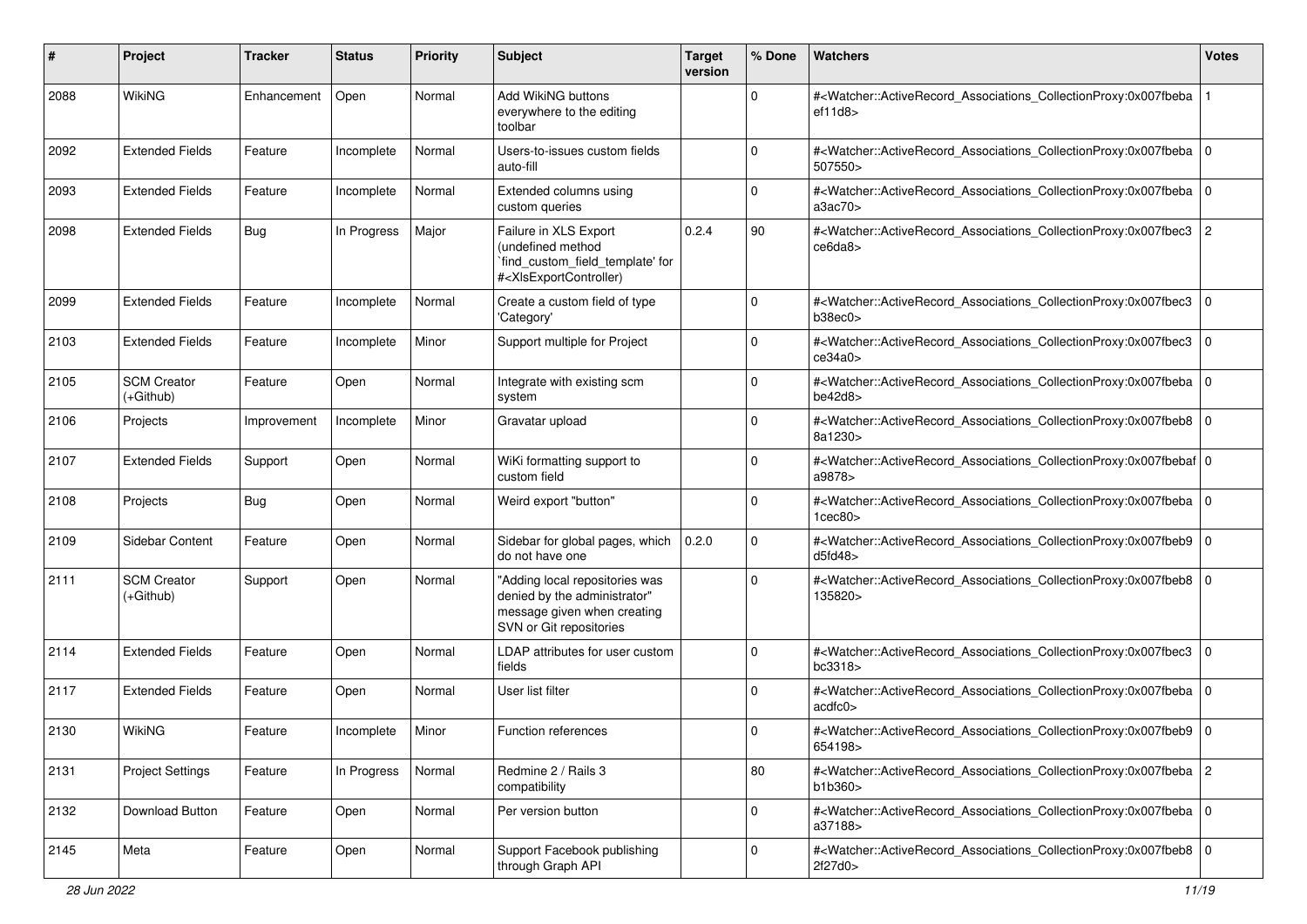| #    | <b>Project</b>         | <b>Tracker</b> | <b>Status</b> | <b>Priority</b> | <b>Subject</b>                                                                | <b>Target</b><br>version | % Done   | <b>Watchers</b>                                                                                                                                              | Votes          |
|------|------------------------|----------------|---------------|-----------------|-------------------------------------------------------------------------------|--------------------------|----------|--------------------------------------------------------------------------------------------------------------------------------------------------------------|----------------|
| 2148 | Meta                   | Feature        | Open          | Normal          | Cache meta tags                                                               |                          | $\Omega$ | # <watcher::activerecord associations="" collectionproxy:0x007fbeba<br="">3a7ed0&gt;</watcher::activerecord>                                                 | 0              |
| 2149 | <b>TOC</b>             | Bug            | <b>New</b>    | Normal          | New dokuwiki default template<br>(from angua) make problem                    |                          | $\Omega$ | # <watcher::activerecord associations="" collectionproxy:0x007fbec3<br="">e1b9f8</watcher::activerecord>                                                     | $\overline{0}$ |
| 2151 | Red-Andy               | <b>Bug</b>     | Deferred      | Normal          | Conflict with sidebar hide plugin                                             |                          | 30       | # <watcher::activerecord_associations_collectionproxy:0x007fbec1<br>68eb38&gt;</watcher::activerecord_associations_collectionproxy:0x007fbec1<br>            | $\overline{0}$ |
| 2155 | <b>Extended Fields</b> | <b>Bug</b>     | Incomplete    | Normal          | Wiki text field donot work well<br>when using chinese as custom<br>field name |                          | 50       | # <watcher::activerecord_associations_collectionproxy:0x007fbec7f 0<br=""  ="">7cfc8&gt;</watcher::activerecord_associations_collectionproxy:0x007fbec7f>    |                |
| 2156 | <b>Extended Fields</b> | Feature        | Incomplete    | Minor           | Per user values?                                                              |                          | $\Omega$ | # <watcher::activerecord_associations_collectionproxy:0x007fbec0<br>4c50a0&gt;</watcher::activerecord_associations_collectionproxy:0x007fbec0<br>            | $\overline{0}$ |
| 2157 | Projects               | Feature        | Open          | Normal          | Short activity messages                                                       |                          | $\Omega$ | # <watcher::activerecord_associations_collectionproxy:0x007fbec1<br>5ded28&gt;</watcher::activerecord_associations_collectionproxy:0x007fbec1<br>            | 0              |
| 2160 | WikiNG                 | Improvement    | Incomplete    | Normal          | Rename {{version}} to {{hidden}}                                              |                          | $\Omega$ | # <watcher::activerecord_associations_collectionproxy:0x007fbec1f 0<br=""  ="">5a870&gt;</watcher::activerecord_associations_collectionproxy:0x007fbec1f>    |                |
| 2161 | <b>Extended Fields</b> | Support        | In Progress   | Critical        | Internal error On New Issues<br>tab                                           |                          | $\Omega$ | # <watcher::activerecord associations="" collectionproxy:0x007fbec0<br="">3336b0&gt;</watcher::activerecord>                                                 | 0              |
| 2163 | Meta                   | Bug            | Incomplete    | Normal          | My site's Display lanugage was<br>only English, when I installed<br>plugin    |                          | $\Omega$ | # <watcher::activerecord associations="" collectionproxy:0x007fbec1<br="">7da6b8&gt;</watcher::activerecord>                                                 | $\overline{0}$ |
| 2165 | Download Button        | Bug            | Open          | Major           | Error in email                                                                | 0.1.1                    | $\Omega$ | # <watcher::activerecord 0<br="" associations="" collectionproxy:0x007fbec1f=""  ="">4a420 &gt;</watcher::activerecord>                                      |                |
| 2168 | <b>Extended Fields</b> | Feature        | Open          | Minor           | Grouping form elements                                                        |                          | $\Omega$ | # <watcher::activerecord associations="" collectionproxy:0x007fbec0<br="">c5ede8&gt;</watcher::activerecord>                                                 | $\overline{0}$ |
| 2169 | <b>Contact Form</b>    | Feature        | Incomplete    | Normal          | Option to use own name,<br>reply-to, subject and message<br>fields            |                          | $\Omega$ | # <watcher::activerecord_associations_collectionproxy:0x007fbec0<br>d78620&gt;</watcher::activerecord_associations_collectionproxy:0x007fbec0<br>            | $\overline{0}$ |
| 2170 | <b>Contact Form</b>    | Feature        | Open          | Minor           | Optional email format validation                                              |                          | $\Omega$ | # <watcher::activerecord associations="" collectionproxy:0x007fbec1<br="">91f690&gt;</watcher::activerecord>                                                 | $\overline{0}$ |
| 2179 | Projects               | Feature        | Incomplete    | Normal          | Pingbacks and trackbacks                                                      |                          | $\Omega$ | # <watcher::activerecord_associations_collectionproxy:0x007fbec1<br>cbd518<sub>&gt;</sub></watcher::activerecord_associations_collectionproxy:0x007fbec1<br> | $\overline{0}$ |
| 2184 | <b>Role Shift</b>      | Support        | Incomplete    | Normal          | Issue visibility                                                              |                          | $\Omega$ | # <watcher::activerecord_associations_collectionproxy:0x007fbec1f 0<br=""  ="">ada98&gt;</watcher::activerecord_associations_collectionproxy:0x007fbec1f>    |                |
| 2186 | <b>Extended Fields</b> | Feature        | Open          | Minor           | <b>Custom DateTime Field</b>                                                  |                          | $\Omega$ | # <watcher::activerecord_associations_collectionproxy:0x007fbec0f 0<br=""  ="">f8418&gt;</watcher::activerecord_associations_collectionproxy:0x007fbec0f>    |                |
| 2190 | Role Shift             | Bug            | Incomplete    | Normal          | Unfortunately installation fails                                              |                          | 0        | # <watcher::activerecord_associations_collectionproxy:0x007fbec0f 0<br=""  ="">06f78&gt;</watcher::activerecord_associations_collectionproxy:0x007fbec0f>    |                |
| 2196 | <b>Extended Fields</b> | Support        | Open          | Normal          | Default values for "Wiki text"<br>custom fields not being applied             |                          | $\Omega$ | # <watcher::activerecord associations="" collectionproxy:0x007fbec0<br="">0f7090&gt;</watcher::activerecord>                                                 | 0              |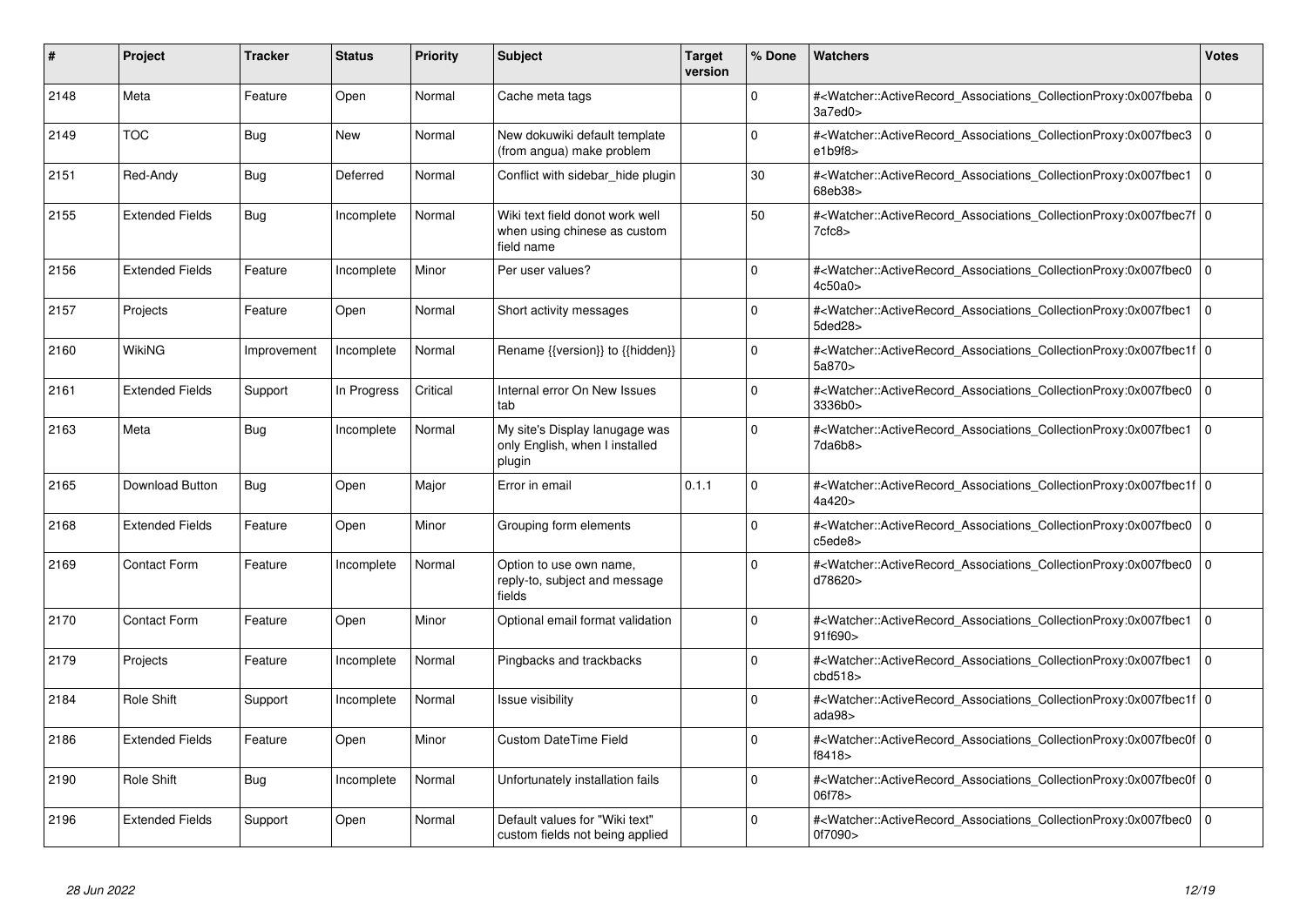| #    | <b>Project</b>                    | <b>Tracker</b> | <b>Status</b> | <b>Priority</b> | <b>Subject</b>                                                          | <b>Target</b><br>version | % Done   | <b>Watchers</b>                                                                                                                                          | <b>Votes</b> |
|------|-----------------------------------|----------------|---------------|-----------------|-------------------------------------------------------------------------|--------------------------|----------|----------------------------------------------------------------------------------------------------------------------------------------------------------|--------------|
| 2201 | <b>SCM Creator</b><br>$(+Github)$ | Feature        | Incomplete    | Normal          | Add feature auto create struct<br>directory for svn                     |                          | $\Omega$ | # <watcher::activerecord_associations_collectionproxy:0x007fbec7<br>d6a8c0</watcher::activerecord_associations_collectionproxy:0x007fbec7<br>            |              |
| 2209 | Hooks Manager                     | Feature        | Incomplete    | Normal          | A templating language support                                           |                          | $\Omega$ | # <watcher::activerecord associations="" collectionproxy:0x007fbec0<br="">200db0&gt;</watcher::activerecord>                                             | $\Omega$     |
| 2210 | Hooks Manager                     | Feature        | Open          | Normal          | Sidebar access from other<br>hooks                                      |                          | $\Omega$ | # <watcher::activerecord associations="" collectionproxy:0x007fbec0=""  <br="">540228&gt;</watcher::activerecord>                                        | $\Omega$     |
| 2213 | Contact Form                      | Bug            | Incomplete    | Normal          | Unable to support Chinesell                                             |                          | $\Omega$ | # <watcher::activerecord_associations_collectionproxy:0x007fbec1 0<br=""  ="">731310&gt;</watcher::activerecord_associations_collectionproxy:0x007fbec1> |              |
| 2214 | <b>Project Sections</b>           | Feature        | Incomplete    | Normal          | Featured and disregarded<br>projects                                    |                          | $\Omega$ | # <watcher::activerecord_associations_collectionproxy:0x007fbec0<br>1a8a98&gt;</watcher::activerecord_associations_collectionproxy:0x007fbec0<br>        | $\mathbf 0$  |
| 2216 | Download Button                   | <b>Bug</b>     | New           | Critical        | Missing partial<br>download/sidebar                                     |                          | $\Omega$ | # <watcher::activerecord_associations_collectionproxy:0x007fbec0 0<br=""  ="">888520&gt;</watcher::activerecord_associations_collectionproxy:0x007fbec0> |              |
| 2219 | <b>Project Sections</b>           | Feature        | Open          | Normal          | Wiki rule for section                                                   |                          | $\Omega$ | # <watcher::activerecord 0<br="" associations="" collectionproxy:0x007fbec6f=""  ="">f5910&gt;</watcher::activerecord>                                   |              |
| 2220 | <b>Extended Fields</b>            | Feature        | Incomplete    | Normal          | Project specific custom fields                                          |                          | $\Omega$ | # <watcher::activerecord_associations_collectionproxy:0x007fbec7<br>227738&gt;</watcher::activerecord_associations_collectionproxy:0x007fbec7<br>        | $\mathbf 0$  |
| 2221 | <b>Extended Fields</b>            | Support        | Deferred      | Minor           | Need a fix for list.html.erb                                            |                          | $\Omega$ | # <watcher::activerecord_associations_collectionproxy:0x007fbec6 0<br=""  ="">9241e0&gt;</watcher::activerecord_associations_collectionproxy:0x007fbec6> |              |
| 2223 | <b>Extended Fields</b>            | Feature        | Open          | Normal          | Linked list custom field                                                |                          | $\Omega$ | # <watcher::activerecord_associations_collectionproxy:0x007fbec5 0<br=""  ="">270020&gt;</watcher::activerecord_associations_collectionproxy:0x007fbec5> |              |
| 2224 | WikiNG                            | Feature        | Incomplete    | Normal          | Option to disable glyphs?                                               |                          | $\Omega$ | # <watcher::activerecord 0<br="" associations="" collectionproxy:0x00557da8=""  ="">f106c8&gt;</watcher::activerecord>                                   |              |
| 2225 | OpenID Fix                        | <b>Bug</b>     | Incomplete    | Normal          | OpenID::TypeURIMismatch                                                 |                          | $\Omega$ | # <watcher::activerecord_associations_collectionproxy:0x00557da5 0<br=""  ="">c19288&gt;</watcher::activerecord_associations_collectionproxy:0x00557da5> |              |
| 2227 | <b>Extended Fields</b>            | Feature        | In Progress   | Normal          | Altering form elements for<br>custom fields                             | 0.2.4                    | 50       | # <watcher::activerecord_associations_collectionproxy:0x007fbeba 0<br=""  ="">951250&gt;</watcher::activerecord_associations_collectionproxy:0x007fbeba> |              |
| 2234 | WikiNG                            | Enhancement    | Incomplete    | Minor           | Avatars in user links?                                                  |                          | $\Omega$ | # <watcher::activerecord associations="" collectionproxy:0x007fbec3<br="">a94898&gt;</watcher::activerecord>                                             | $\Omega$     |
| 2236 | <b>Extended Fields</b>            | Bug            | Incomplete    | Normal          | Hint Lost                                                               |                          | $\Omega$ | # <watcher::activerecord 0<br="" associations="" collectionproxy:0x007fbeb9=""  ="">e383a0&gt;</watcher::activerecord>                                   |              |
| 2237 | Contact Form                      | Bug            | Open          | Normal          | Spam protection (looks like<br>0.1.0 is spam prone)                     |                          | $\Omega$ | # <watcher::activerecord_associations_collectionproxy:0x007fbeba  <br="">46a4f8&gt;</watcher::activerecord_associations_collectionproxy:0x007fbeba>      | $\mathbf 0$  |
| 2239 | <b>SCM Creator</b><br>(+Github)   | Bug            | Incomplete    | Normal          | No default identifer                                                    |                          | $\Omega$ | # <watcher::activerecord_associations_collectionproxy:0x007fbeb9<br>709f20&gt;</watcher::activerecord_associations_collectionproxy:0x007fbeb9<br>        | $\Omega$     |
| 2241 | <b>Extended Fields</b>            | Feature        | Incomplete    | Normal          | Informations I see on Calendar                                          |                          | $\Omega$ | # <watcher::activerecord_associations_collectionproxy:0x007fbeba 0<br=""  ="">2d9760&gt;</watcher::activerecord_associations_collectionproxy:0x007fbeba> |              |
| 2242 | <b>Extended Fields</b>            | Bug            | Incomplete    | Normal          | Message "invalid statement:<br>STR TO DATE" when using<br><b>MS SQL</b> |                          | 30       | # <watcher::activerecord associations="" collectionproxy:0x007fbeb8f<br="">b0e18</watcher::activerecord>                                                 |              |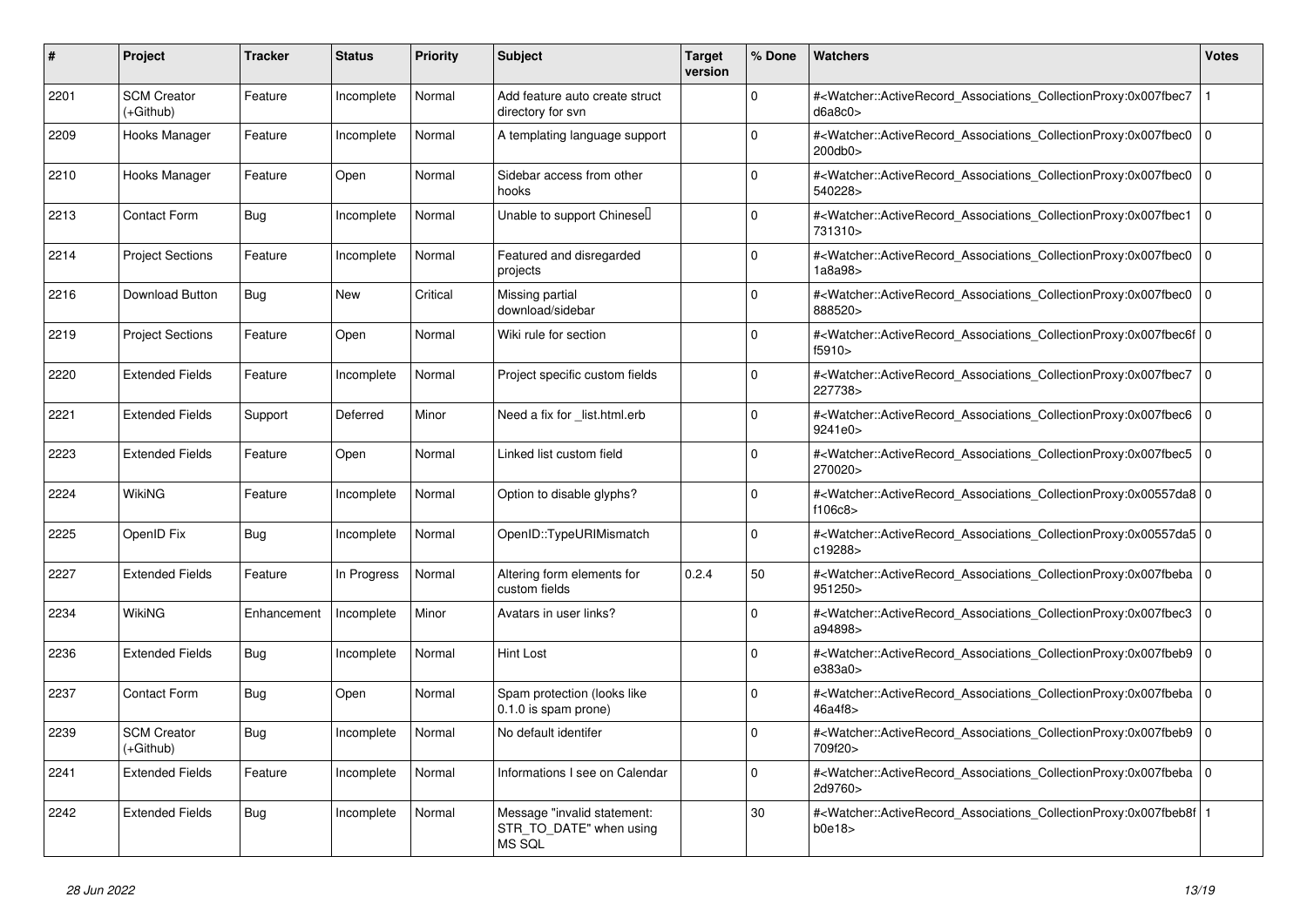| #    | <b>Project</b>                    | Tracker     | <b>Status</b> | <b>Priority</b> | <b>Subject</b>                                               | <b>Target</b><br>version | % Done   | <b>Watchers</b>                                                                                                                                      | <b>Votes</b> |
|------|-----------------------------------|-------------|---------------|-----------------|--------------------------------------------------------------|--------------------------|----------|------------------------------------------------------------------------------------------------------------------------------------------------------|--------------|
| 2243 | RedWord                           | Improvement | <b>New</b>    | Normal          | Show unapproved comments<br>for admins                       |                          | $\Omega$ | # <watcher::activerecord_associations_collectionproxy:0x007fbeba  <br="">659e80&gt;</watcher::activerecord_associations_collectionproxy:0x007fbeba>  | $\mathbf 0$  |
| 2244 | WordMine                          | Improvement | Incomplete    | Normal          | Import the project on blog index<br>open                     |                          | $\Omega$ | # <watcher::activerecord associations="" collectionproxy:0x007fbeb9<br="">763cf0&gt;</watcher::activerecord>                                         | $\Omega$     |
| 2245 | RedWord                           | Improvement | Open          | Normal          | Hellip in project titles                                     |                          | $\Omega$ | # <watcher::activerecord 0<br="" associations="" collectionproxy:0x007fbeb9=""  ="">b4efb8</watcher::activerecord>                                   |              |
| 2246 | <b>RedPress</b>                   | Feature     | Open          | Normal          | Wiki syntax for blog posts                                   |                          | $\Omega$ | # <watcher::activerecord_associations_collectionproxy:0x007fbeba  <br="">929ea8&gt;</watcher::activerecord_associations_collectionproxy:0x007fbeba>  | $\mathbf 0$  |
| 2247 | <b>RedPress</b>                   | Improvement | Open          | Normal          | Redirect back after logout                                   |                          | $\Omega$ | # <watcher::activerecord_associations_collectionproxy:0x007fbeba  <br="">074920&gt;</watcher::activerecord_associations_collectionproxy:0x007fbeba>  | $\mathbf 0$  |
| 2248 | <b>RedPress</b>                   | Feature     | Open          | Normal          | Latest blog posts in Redmine                                 |                          | $\Omega$ | # <watcher::activerecord 0<br="" associations="" collectionproxy:0x007fbeb9=""  ="">197f88&gt;</watcher::activerecord>                               |              |
| 2250 | WikiNG                            | Support     | Open          | Normal          | Textilizable fix in Redmine                                  |                          | $\Omega$ | # <watcher::activerecord associations="" collectionproxy:0x007fbeb9<br=""><math>0</math>ce<math>138</math></watcher::activerecord>                   | $\mathbf 0$  |
| 2257 | <b>Download Button</b>            | Patch       | <b>New</b>    | Normal          | Support for multiple downloads                               |                          | $\Omega$ | # <watcher::activerecord_associations_collectionproxy:0x007fbeb9  <br="">04e438&gt;</watcher::activerecord_associations_collectionproxy:0x007fbeb9>  | $\Omega$     |
| 2259 | <b>Contact Form</b>               | Feature     | Incomplete    | Normal          | Sender name in a message                                     |                          | $\Omega$ | # <watcher::activerecord_associations_collectionproxy:0x007fbeb8 0<br=""  ="">3c8bc8</watcher::activerecord_associations_collectionproxy:0x007fbeb8> |              |
| 2260 | <b>Contact Form</b>               | Bug         | Incomplete    | Normal          | Conflicting with<br>redmine_ckeditor plugin using<br>preview |                          | $\Omega$ | # <watcher::activerecord associations="" collectionproxy:0x007fbebb<br="">4acd98&gt;</watcher::activerecord>                                         | $\mathbf 0$  |
| 2261 | <b>Extended Fields</b>            | Bug         | Incomplete    | Normal          | issues PDF view and<br>descriptions                          | 0.2.4                    | $\Omega$ | # <watcher::activerecord associations="" collectionproxy:0x007fbeb9<br="">8760e8&gt;</watcher::activerecord>                                         | $\mathbf 0$  |
| 2266 | Hooks Manager                     | Translation | Incomplete    | Normal          | Spanish translation                                          |                          | 20       | # <watcher::activerecord 0<br="" associations="" collectionproxy:0x007fbeba=""  ="">3894d0&gt;</watcher::activerecord>                               |              |
| 2271 | Meta                              | Feature     | Open          | Normal          | Default image for<br>OpenGraph/Twitter Cards                 |                          | $\Omega$ | # <watcher::activerecord_associations_collectionproxy:0x007fbeb8  <br="">cc7fa8&gt;</watcher::activerecord_associations_collectionproxy:0x007fbeb8>  | $\Omega$     |
| 2273 | Hooks Manager                     | Support     | In Progress   | Normal          | Hook is invalid                                              |                          | $\Omega$ | # <watcher::activerecord 0<br="" associations="" collectionproxy:0x007fbeb8=""  ="">2cccb0&gt;</watcher::activerecord>                               |              |
| 2276 | Language Mix                      | Feature     | Incomplete    | Normal          | Group posts / show only the<br>primary article               |                          | $\Omega$ | # <watcher::activerecord associations="" collectionproxy:0x007fbec3<br="">978c70&gt;</watcher::activerecord>                                         | $\mathbf 0$  |
| 2278 | <b>SCM Creator</b><br>(+Github)   | Patch       | Deferred      | Normal          | Disable "Save repository" button<br>on new repositories      |                          | $\Omega$ | # <watcher::activerecord_associations_collectionproxy:0x007fbeb9<br>6f6ba0&gt;</watcher::activerecord_associations_collectionproxy:0x007fbeb9<br>    | $\Omega$     |
| 2285 | WordMine                          | Support     | In Progress   | Normal          | Can't get this to work                                       |                          | $\Omega$ | # <watcher::activerecord associations="" collectionproxy:0x007fbeb8=""  <br="">c1b870&gt;</watcher::activerecord>                                    | $\mathbf 0$  |
| 2286 | <b>SCM Creator</b><br>(+Github)   | Feature     | Incomplete    | Normal          | Add configuration option for<br>default encoding             |                          | $\Omega$ | # <watcher::activerecord_associations_collectionproxy:0x007fbeb9  <br="">eb28f8</watcher::activerecord_associations_collectionproxy:0x007fbeb9>      | $\mathbf 0$  |
| 2287 | <b>SCM Creator</b><br>$(+Github)$ | Feature     | Incomplete    | Normal          | Allow to customize naming<br>policy for repositories         |                          | $\Omega$ | # <watcher::activerecord_associations_collectionproxy:0x007fbec3<br>be1458&gt;</watcher::activerecord_associations_collectionproxy:0x007fbec3<br>    | $\Omega$     |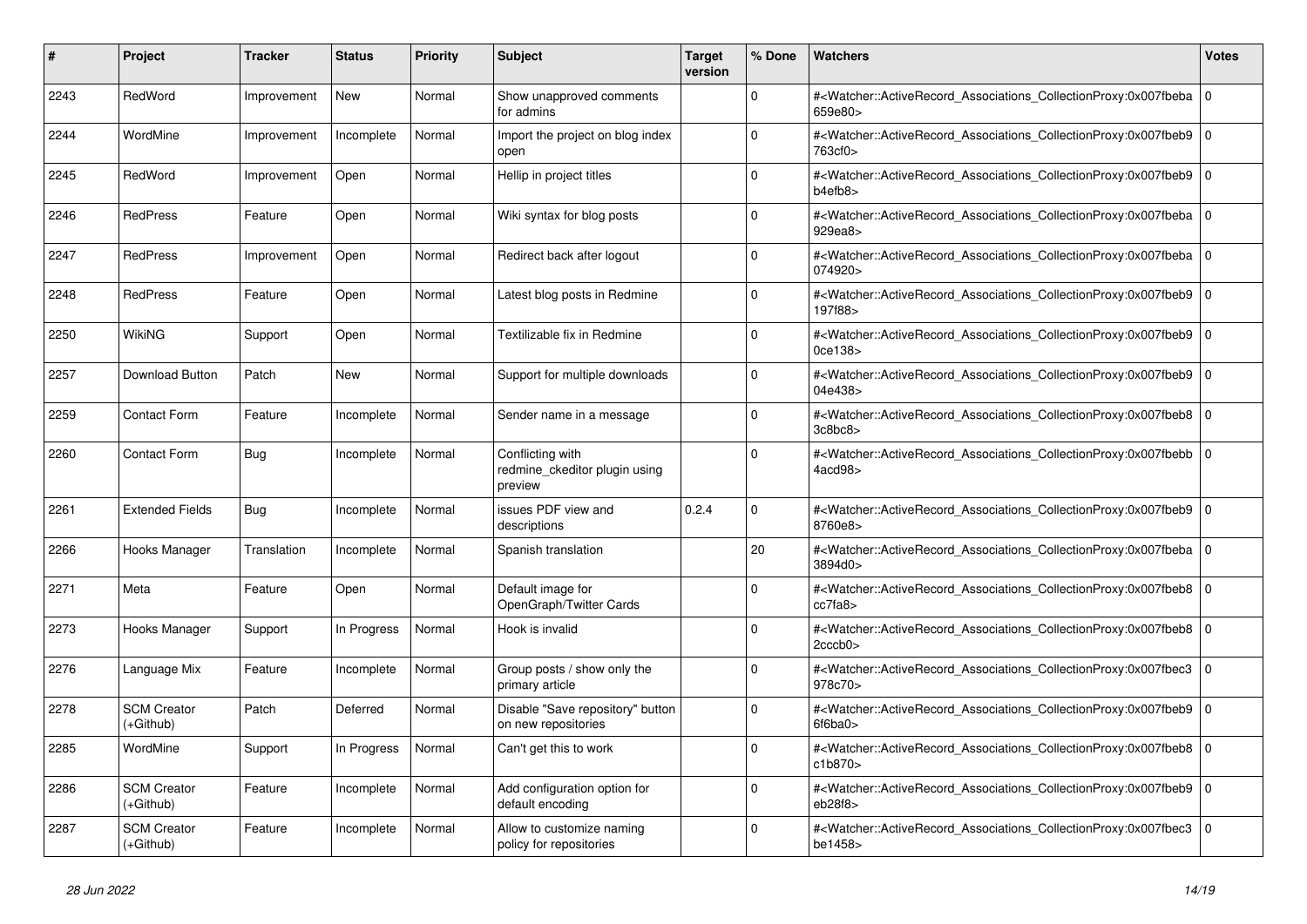| #    | Project                         | <b>Tracker</b> | <b>Status</b>         | <b>Priority</b> | <b>Subject</b>                                             | <b>Target</b><br>version | % Done      | <b>Watchers</b>                                                                                                                                                                | <b>Votes</b> |
|------|---------------------------------|----------------|-----------------------|-----------------|------------------------------------------------------------|--------------------------|-------------|--------------------------------------------------------------------------------------------------------------------------------------------------------------------------------|--------------|
| 2289 | <b>RedPress</b>                 | <b>Bug</b>     | <b>New</b>            | Normal          | Hide moved news from the<br>project overview page          |                          | $\Omega$    | # <watcher::activerecord associations="" collectionproxy:0x007fbebb=""  <br="">081318&gt;</watcher::activerecord>                                                              | $\mathbf 0$  |
| 2290 | <b>SCM Creator</b><br>(+Github) | Patch          | Under<br>Verification | Normal          | Various improvements to plugin                             | 0.5.1                    | 70          | # <watcher::activerecord 0<br="" associations="" collectionproxy:0x007fbeba=""  ="">45b458&gt;</watcher::activerecord>                                                         |              |
| 2291 | <b>SCM Creator</b><br>(+Github) | Feature        | Open                  | Normal          | Creator interface needs to be<br>simplified                |                          | $\Omega$    | # <watcher::activerecord_associations_collectionproxy:0x007fbebb<br>078358&gt;</watcher::activerecord_associations_collectionproxy:0x007fbebb<br>                              | $\Omega$     |
| 2293 | <b>WikiNG</b>                   | Enhancement    | Open                  | Minor           | Extended user column                                       |                          | $\Omega$    | # <watcher::activerecord_associations_collectionproxy:0x007fbeb8 0<br="">745328&gt;</watcher::activerecord_associations_collectionproxy:0x007fbeb8>                            |              |
| 2295 | Hooks Manager                   | Bug            | Reopened              | Normal          | view_layouts_base_html_head<br>hook not working            |                          | 90          | # <watcher::activerecord_associations_collectionproxy:0x007fbeba  <br="">723050&gt;</watcher::activerecord_associations_collectionproxy:0x007fbeba>                            | $\mathbf 0$  |
| 2298 | RedWord                         | Support        | In Progress           | Normal          | Theme review by WordPress<br>reviewers                     |                          | 10          | # <watcher::activerecord_associations_collectionproxy:0x007fbeb8 0<br="">965a18&gt;</watcher::activerecord_associations_collectionproxy:0x007fbeb8>                            |              |
| 2303 | Meta                            | Feature        | Open                  | Normal          | Improve internal API                                       |                          | $\Omega$    | # <watcher::activerecord associations="" collectionproxy:0x007fbeb9<br="">398030&gt;</watcher::activerecord>                                                                   | $\mathbf 0$  |
| 2304 | Meta                            | Support        | Open                  | Normal          | Ask Redmine guys to add hooks<br>to the core               |                          | $\Omega$    | # <watcher::activerecord_associations_collectionproxy:0x007fbeb9  <br="">047340&gt;</watcher::activerecord_associations_collectionproxy:0x007fbeb9>                            | $\mathbf 0$  |
| 2305 | <b>Author Box</b>               | Translation    | <b>New</b>            | Normal          | Change Korean translation file<br>comment                  |                          | $\Omega$    | # <watcher::activerecord associations="" collectionproxy:0x007fbeba<br="">5efa30&gt;</watcher::activerecord>                                                                   | $\mathbf 0$  |
| 2307 | Download Button                 | Translation    | Under<br>Verification | Normal          | Change Korean translation file<br>comment                  | 0.1.1                    | $\Omega$    | # <watcher::activerecord 0<br="" associations="" collectionproxy:0x007fbeba=""  ="">0d9af0</watcher::activerecord>                                                             |              |
| 2308 | <b>Extended Fields</b>          | Translation    | New                   | Normal          | Add Korean translation file<br>comment                     | 0.2.4                    | $\Omega$    | # <watcher::activerecord_associations_collectionproxy:0x007fbeb9 0<br=""  ="">a0ec48</watcher::activerecord_associations_collectionproxy:0x007fbeb9>                           |              |
| 2309 | Meta                            | Translation    | <b>New</b>            | Normal          | Update korean translation to<br>0.2.3                      |                          | $\Omega$    | # <watcher::activerecord_associations_collectionproxy:0x007fbeb8 0<br=""  ="">e4ef48&gt;</watcher::activerecord_associations_collectionproxy:0x007fbeb8>                       |              |
| 2310 | Sidebar Content                 | Translation    | <b>New</b>            | Normal          | Change Korean translation file<br>comment                  |                          | $\Omega$    | # <watcher::activerecord 0<br="" associations="" collectionproxy:0x007fbeb9f=""  ="">06138&gt;</watcher::activerecord>                                                         |              |
| 2312 | Like Button                     | Translation    | <b>New</b>            | Normal          | Add Korean translation file                                |                          | $\Omega$    | # <watcher::activerecord_associations_collectionproxy:0x007fbeb9  <br="">811af8</watcher::activerecord_associations_collectionproxy:0x007fbeb9>                                | $\Omega$     |
| 2313 | Download Button                 | Bug            | Open                  | Normal          | Emails include the Download<br>"button" with relative link |                          | $\Omega$    | # <watcher::activerecord 0<br="" associations="" collectionproxy:0x007fbebb=""  ="">11dda8</watcher::activerecord>                                                             |              |
| 2315 | <b>Project Sections</b>         | Feature        | Incomplete            | Normal          | Allow Projects to Appear in<br><b>Multiple Sections</b>    |                          | $\Omega$    | # <watcher::activerecord_associations_collectionproxy:0x007fbeba 0<br=""  =""><math>5</math>baf<math>38</math></watcher::activerecord_associations_collectionproxy:0x007fbeba> |              |
| 2316 | Hooks Manager                   | Translation    | <b>New</b>            | Normal          | French translation                                         |                          | $\Omega$    | # <watcher::activerecord_associations_collectionproxy:0x007fbeba  <br="">732ff0&gt;</watcher::activerecord_associations_collectionproxy:0x007fbeba>                            | $\mathbf 0$  |
| 2317 | Hooks Manager                   | Support        | <b>New</b>            | Normal          | Change Assignee on custom<br>field selection               |                          | $\mathbf 0$ | # <watcher::activerecord 0<br="" associations="" collectionproxy:0x007fbeb8=""  ="">285090&gt;</watcher::activerecord>                                                         |              |
| 2318 | <b>Extended Fields</b>          | <b>Bug</b>     | In Progress           | Normal          | Issues as pdf                                              | 0.2.4                    | 90          | # <watcher::activerecord_associations_collectionproxy:0x007fbeba 0<br=""  ="">5ead50&gt;</watcher::activerecord_associations_collectionproxy:0x007fbeba>                       |              |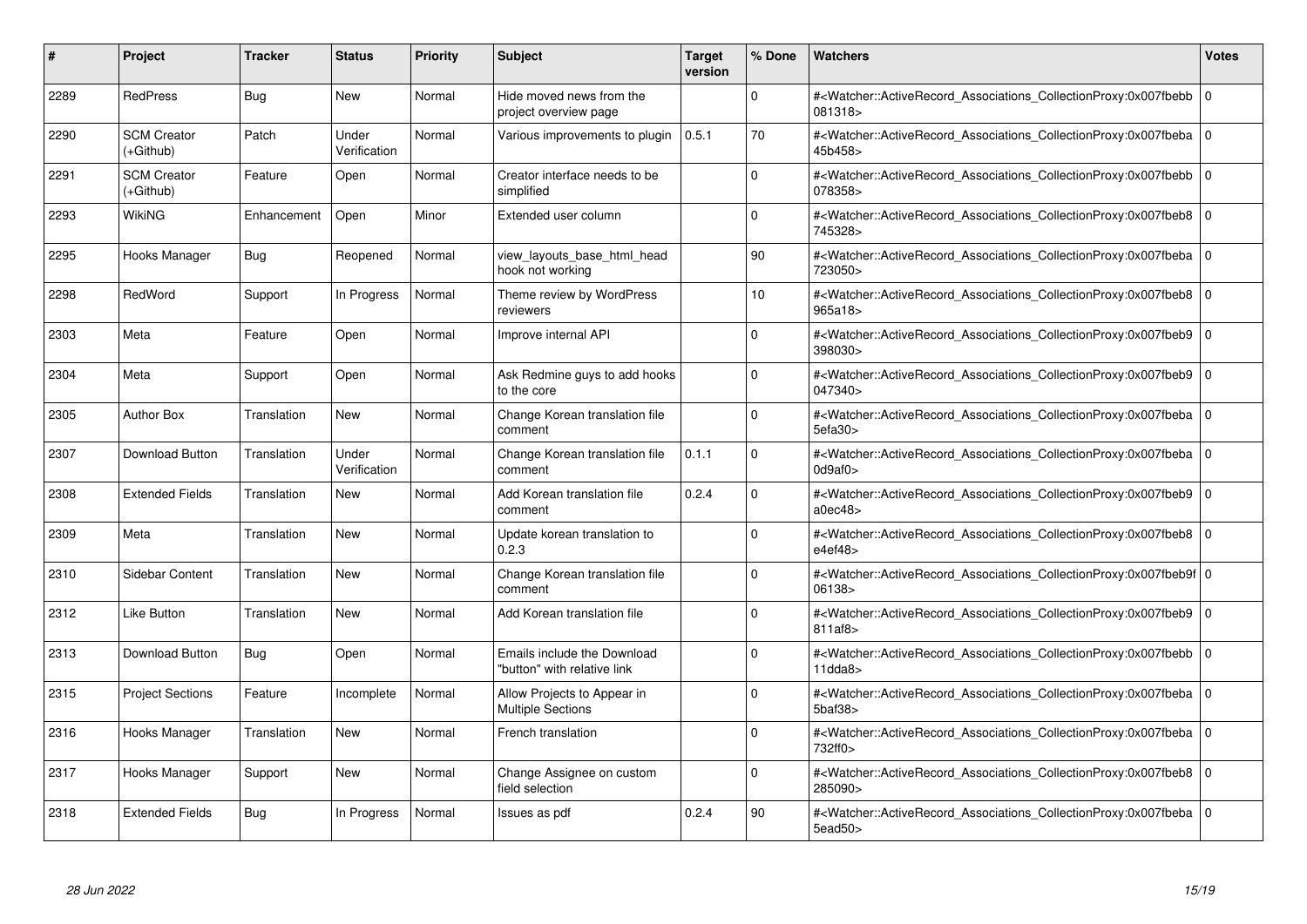| #    | Project                           | Tracker    | <b>Status</b>         | <b>Priority</b> | <b>Subject</b>                                                                       | <b>Target</b><br>version | % Done      | Watchers                                                                                                                                                       | <b>Votes</b> |
|------|-----------------------------------|------------|-----------------------|-----------------|--------------------------------------------------------------------------------------|--------------------------|-------------|----------------------------------------------------------------------------------------------------------------------------------------------------------------|--------------|
| 2319 | <b>Extended Fields</b>            | Bug        | Open                  | Normal          | Incompatible with<br>rt_custom_field?                                                | 0.2.4                    | $\mathbf 0$ | # <watcher::activerecord_associations_collectionproxy:0x007fbeb9<br>e8fe20</watcher::activerecord_associations_collectionproxy:0x007fbeb9<br>                  | $\mathbf{0}$ |
| 2320 | <b>Extended Fields</b>            | Bug        | Under<br>Verification | Normal          | Internal error when opening<br>issues tab                                            | 0.2.4                    | $\Omega$    | # <watcher::activerecord_associations_collectionproxy:0x007fbeb8 0<br="">c03860&gt;</watcher::activerecord_associations_collectionproxy:0x007fbeb8>            |              |
| 2321 | <b>RedPress</b>                   | Bug        | Open                  | Normal          | Users are still able to register in<br>WordPress                                     |                          | $\Omega$    | # <watcher::activerecord_associations_collectionproxy:0x007fbeba 0<br=""  ="">e7e6b0</watcher::activerecord_associations_collectionproxy:0x007fbeba>           |              |
| 2322 | WikiNG                            | <b>Bug</b> | Deferred              | Normal          | Viewing user pages does not<br>work after rename                                     |                          | $\Omega$    | # <watcher::activerecord_associations_collectionproxy:0x007fbeba 0<br="">4ee758&gt;</watcher::activerecord_associations_collectionproxy:0x007fbeba>            |              |
| 2323 | Contact Form                      | Bug        | New                   | Normal          | non-english characters on Full<br>name                                               |                          | $\Omega$    | # <watcher::activerecord_associations_collectionproxy:0x007fbebb 0<br=""  ="">3f37f8</watcher::activerecord_associations_collectionproxy:0x007fbebb>           |              |
| 2324 | <b>Contact Form</b>               | Bug        | <b>New</b>            | Normal          | Submitter information missing<br>on email.                                           |                          | $\Omega$    | # <watcher::activerecord_associations_collectionproxy:0x007fbeb9  <br="">bc16a8</watcher::activerecord_associations_collectionproxy:0x007fbeb9>                | $\mathbf 0$  |
| 2325 | <b>SCM Creator</b><br>$(+Github)$ | Bug        | Incomplete            | Normal          | Cannot add existing github repo                                                      |                          | $\Omega$    | # <watcher::activerecord_associations_collectionproxy:0x007fbeba  <br="">195f98&gt;</watcher::activerecord_associations_collectionproxy:0x007fbeba>            | $\mathbf 0$  |
| 2326 | <b>SCM Creator</b><br>(+Github)   | Bug        | Open                  | Normal          | redmine_scm is incompatible<br>with redmine_git_hosting now?                         | 0.5.1                    | $\Omega$    | # <watcher::activerecord_associations_collectionproxy:0x007fbec3 0<br="">defa10<sub>&gt;</sub></watcher::activerecord_associations_collectionproxy:0x007fbec3> |              |
| 2327 | <b>Project Settings</b>           | Bug        | New                   | Normal          | visual styles of sections are not<br>applied                                         |                          | $\Omega$    | # <watcher::activerecord_associations_collectionproxy:0x007fbebb  <br="">19af10&gt;</watcher::activerecord_associations_collectionproxy:0x007fbebb>            | $\mathbf 0$  |
| 2328 | <b>Extended Fields</b>            | Patch      | Under<br>Verification | Normal          | Make the Project type custom<br>fields sortable in issue lists                       | 0.2.4                    | $\Omega$    | # <watcher::activerecord_associations_collectionproxy:0x007fbeba 0<br=""  ="">48e060&gt;</watcher::activerecord_associations_collectionproxy:0x007fbeba>       |              |
| 2329 | <b>WikiNG</b>                     | Bug        | Under<br>Verification | Major           | Mentions visibility                                                                  |                          | 50          | # <watcher::activerecord_associations_collectionproxy:0x007fbec3<br>9e7760&gt;</watcher::activerecord_associations_collectionproxy:0x007fbec3<br>              | $\mathbf 0$  |
| 2334 | <b>SCM Creator</b><br>$(+Github)$ | Bug        | Open                  | Normal          | Github API does not load                                                             | 0.5.1                    | $\Omega$    | # <watcher::activerecord_associations_collectionproxy:0x007fbebaf 0<br=""  ="">82430&gt;</watcher::activerecord_associations_collectionproxy:0x007fbebaf>      |              |
| 2341 | <b>Project Alias</b>              | Patch      | Under<br>Verification | Normal          | Underscore support for<br>Redmine                                                    | 0.1.1                    | $\Omega$    | # <watcher::activerecord_associations_collectionproxy:0x007fbec3 0<br="">db2340&gt;</watcher::activerecord_associations_collectionproxy:0x007fbec3>            |              |
| 2343 | <b>SCM Creator</b><br>$(+Github)$ | Bug        | Open                  | Major           | Internal error when creating<br>projects having a List format<br>custom field        | 0.5.1                    | $\Omega$    | # <watcher::activerecord_associations_collectionproxy:0x007fbec3<br>861058&gt;</watcher::activerecord_associations_collectionproxy:0x007fbec3<br>              | $\mathbf 0$  |
| 2344 | <b>Extended Fields</b>            | Support    | Open                  | Normal          | Installation failure: uninitialized<br>constant ExtendedFieldsHelper                 |                          | 10          | # <watcher::activerecord_associations_collectionproxy:0x007fbeb9 0<br="">c6d3e0</watcher::activerecord_associations_collectionproxy:0x007fbeb9>                |              |
| 2346 | <b>Project Sections</b>           | Bug        | Incomplete            | Normal          | Project list shifts when there are<br>more text in sidebar                           |                          | $\mathbf 0$ | # <watcher::activerecord_associations_collectionproxy:0x007fbec3 0<br="">6237f0&gt;</watcher::activerecord_associations_collectionproxy:0x007fbec3>            |              |
| 2348 | <b>Extended Fields</b>            | Bug        | Open                  | Normal          | Buggy implementation at<br>list.html.erb                                             | 0.2.4                    | 0           | # <watcher::activerecord 0<br="" associations="" collectionproxy:0x007fbec3="">e14e50&gt;</watcher::activerecord>                                              |              |
| 2349 | <b>Extended Fields</b>            | Bug        | Open                  | Critical        | Redmine Bulk edit doesn't work   0.2.4<br>when extended_field plugin is<br>installed |                          | $\mathbf 0$ | # <watcher::activerecord 0<br="" associations="" collectionproxy:0x007fbeba="">3ecfa8&gt;</watcher::activerecord>                                              |              |
| 2350 | <b>Extended Fields</b>            | Bug        | Under<br>Verification | Normal          | Extended Field Values that are<br>nil produce an error                               | 0.2.4                    | $\mathbf 0$ | # <watcher::activerecord 0<br="" associations="" collectionproxy:0x007fbebb="">49a260&gt;</watcher::activerecord>                                              |              |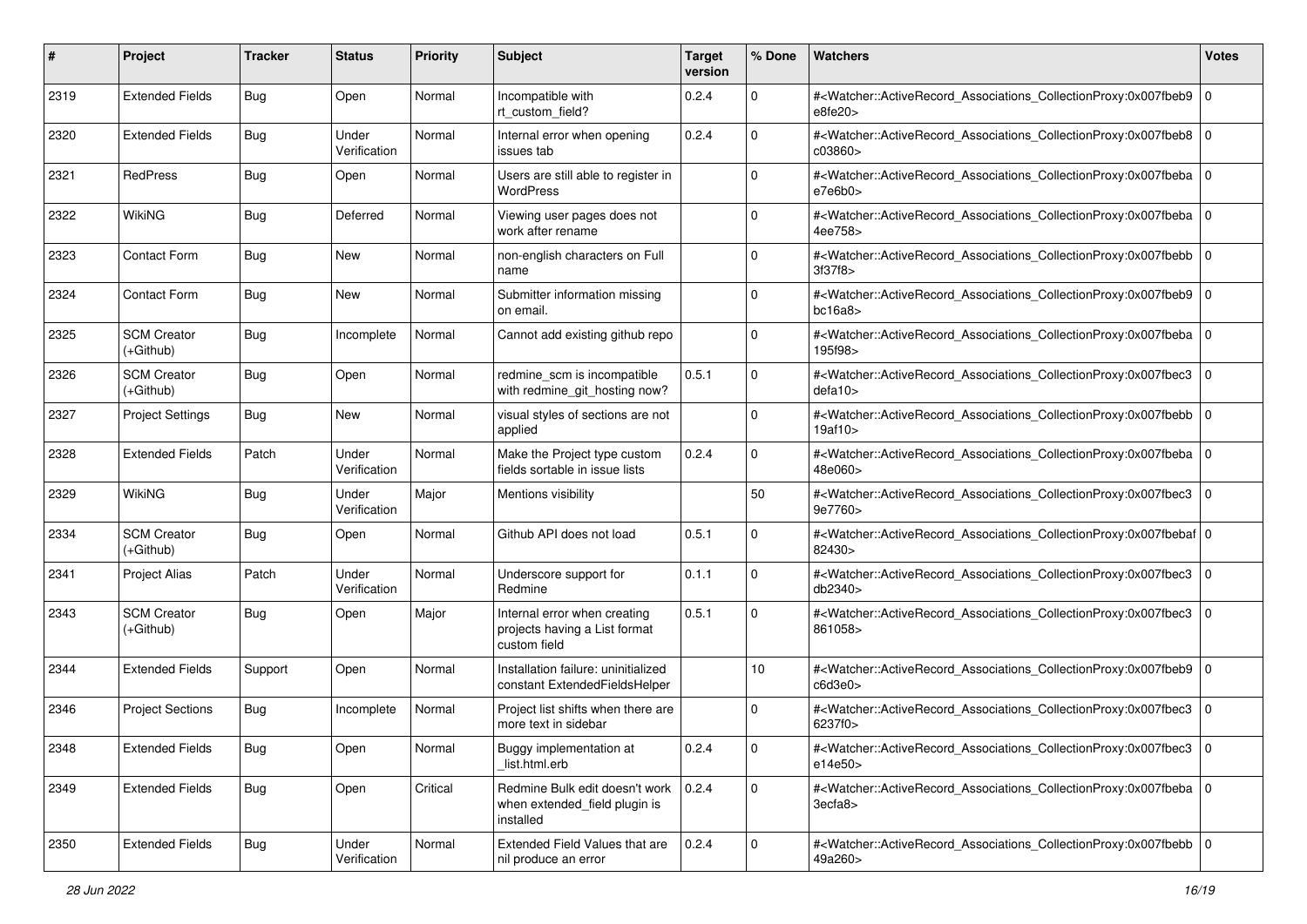| #    | <b>Project</b>                  | Tracker    | <b>Status</b>         | <b>Priority</b> | <b>Subject</b>                                                            | <b>Target</b><br>version | % Done   | <b>Watchers</b>                                                                                                                                          | <b>Votes</b> |
|------|---------------------------------|------------|-----------------------|-----------------|---------------------------------------------------------------------------|--------------------------|----------|----------------------------------------------------------------------------------------------------------------------------------------------------------|--------------|
| 2356 | <b>SCM Creator</b><br>(+Github) | Bug        | <b>New</b>            | Normal          | Repositories not removed from<br>file system                              |                          | $\Omega$ | # <watcher::activerecord_associations_collectionproxy:0x007fbebb<br>484de8&gt;</watcher::activerecord_associations_collectionproxy:0x007fbebb<br>        | $\mathbf 0$  |
| 2359 | <b>Extended Fields</b>          | <b>Bug</b> | In Progress           | Normal          | Extended fields plugin breaks<br>PDF export                               | 0.2.4                    | 90       | # <watcher::activerecord associations="" collectionproxy:0x007fbeb9<br="">c34a68&gt;</watcher::activerecord>                                             | $\Omega$     |
| 2362 | OpenID Fix                      | <b>Bug</b> | Incomplete            | Major           | Redmine 3 Compatibilty                                                    |                          | $\Omega$ | # <watcher::activerecord_associations_collectionproxy:0x007fbec3 0<br=""  ="">d77420&gt;</watcher::activerecord_associations_collectionproxy:0x007fbec3> |              |
| 2363 | Sidebar Content                 | Patch      | Under<br>Verification | Normal          | Sidebar Redmine 3.0.0                                                     | 0.2.0                    | $\Omega$ | # <watcher::activerecord associations="" collectionproxy:0x007fbeb8<br="">b7f178&gt;</watcher::activerecord>                                             | $\Omega$     |
| 2365 | <b>Extended Fields</b>          | Feature    | In Progress           | Normal          | Adding Redmine 3.0 support                                                | 0.2.4                    | 50       | # <watcher::activerecord 0<br="" associations="" collectionproxy:0x007fbeba=""  ="">8de408&gt;</watcher::activerecord>                                   |              |
| 2368 | RedWord                         | <b>Bug</b> | Open                  | Minor           | Next and prev links for<br>multi-page articles                            |                          | $\Omega$ | # <watcher::activerecord_associations_collectionproxy:0x007fbeb9 0<br=""  ="">3a2cb0&gt;</watcher::activerecord_associations_collectionproxy:0x007fbeb9> |              |
| 2369 | Meta                            | Feature    | Open                  | Normal          | Rich snippets for software apps                                           |                          | $\Omega$ | # <watcher::activerecord_associations_collectionproxy:0x007fbeb9<br>8af320&gt;</watcher::activerecord_associations_collectionproxy:0x007fbeb9<br>        | $\Omega$     |
| 2370 | Meta                            | Feature    | Open                  | Normal          | Rich snippets for news                                                    |                          | $\Omega$ | # <watcher::activerecord associations="" collectionproxy:0x007fbeb9<br="">e87360&gt;</watcher::activerecord>                                             | $\mathbf 0$  |
| 2371 | Meta                            | Feature    | Open                  | Normal          | Rich snippets for Wiki                                                    |                          | $\Omega$ | # <watcher::activerecord 0<br="" associations="" collectionproxy:0x007fbeb8="">ccb6d0</watcher::activerecord>                                            |              |
| 2372 | Meta                            | Feature    | Open                  | Normal          | Microdata for breadcrumbs                                                 |                          | $\Omega$ | # <watcher::activerecord_associations_collectionproxy:0x007fbeba 0<br=""  ="">2b0540&gt;</watcher::activerecord_associations_collectionproxy:0x007fbeba> |              |
| 2373 | Red-Andy                        | Feature    | Open                  | Normal          | Replacement for Georgia?                                                  |                          | $\Omega$ | # <watcher::activerecord_associations_collectionproxy:0x007fbec7  <br="">da8b70</watcher::activerecord_associations_collectionproxy:0x007fbec7>          | $\mathbf 0$  |
| 2374 | <b>Extended Fields</b>          | Feature    | Open                  | Normal          | Project Selection from a specific<br>branch of the project tree           |                          | $\Omega$ | # <watcher::activerecord associations="" collectionproxy:0x007fbec0<br="">4b33a0&gt;</watcher::activerecord>                                             | $\Omega$     |
| 2377 | WikiNG                          | Support    | New                   | Normal          | Custom macros work, but icon<br>macros do not                             |                          | $\Omega$ | # <watcher::activerecord associations="" collectionproxy:0x007fbec0<br="">221d80&gt;</watcher::activerecord>                                             | $\mathbf 0$  |
| 2378 | <b>Project Alias</b>            | Bug        | In Progress           | Major           | Compatibility to Redmine 3.0.1                                            | 0.1.1                    | 100      | # <watcher::activerecord associations="" collectionproxy:0x007fbec0<br="">e9f850&gt;</watcher::activerecord>                                             | $\mathbf 0$  |
| 2383 | <b>Extended Fields</b>          | Feature    | Open                  | Normal          | Multiselect for Project fields                                            |                          | $\Omega$ | # <watcher::activerecord_associations_collectionproxy:0x007fbec0<br>a4ce10&gt;</watcher::activerecord_associations_collectionproxy:0x007fbec0<br>        | $\mathbf{0}$ |
| 2384 | Hooks Manager                   | Bug        | In Progress           | Normal          | Redmine v3?                                                               | 1.0.2                    | 50       | # <watcher::activerecord_associations_collectionproxy:0x007fbec0<br>6f9b78&gt;</watcher::activerecord_associations_collectionproxy:0x007fbec0<br>        | $\mathbf 0$  |
| 2389 | <b>SCM Creator</b><br>(+Github) | Feature    | New                   | Normal          | Reporter, non members and<br>anonymous have too much<br>access by default |                          | $\Omega$ | # <watcher::activerecord associations="" collectionproxy:0x007fbec2<br="">031fc8</watcher::activerecord>                                                 | $\Omega$     |
| 2391 | <b>Contact Form</b>             | Support    | In Progress           | Normal          | Redmine 3.1 support?                                                      | 0.1.2                    | 50       | # <watcher::activerecord_associations_collectionproxy:0x007fbec1 0<br=""  ="">841d40&gt;</watcher::activerecord_associations_collectionproxy:0x007fbec1> |              |
| 2392 | WikiNG                          | Feature    | Incomplete            | Normal          | <b>Hierarcial Numbered headers</b>                                        |                          | $\Omega$ | # <watcher::activerecord 0<br="" associations="" collectionproxy:0x007fbec0f=""  ="">787e0&gt;</watcher::activerecord>                                   |              |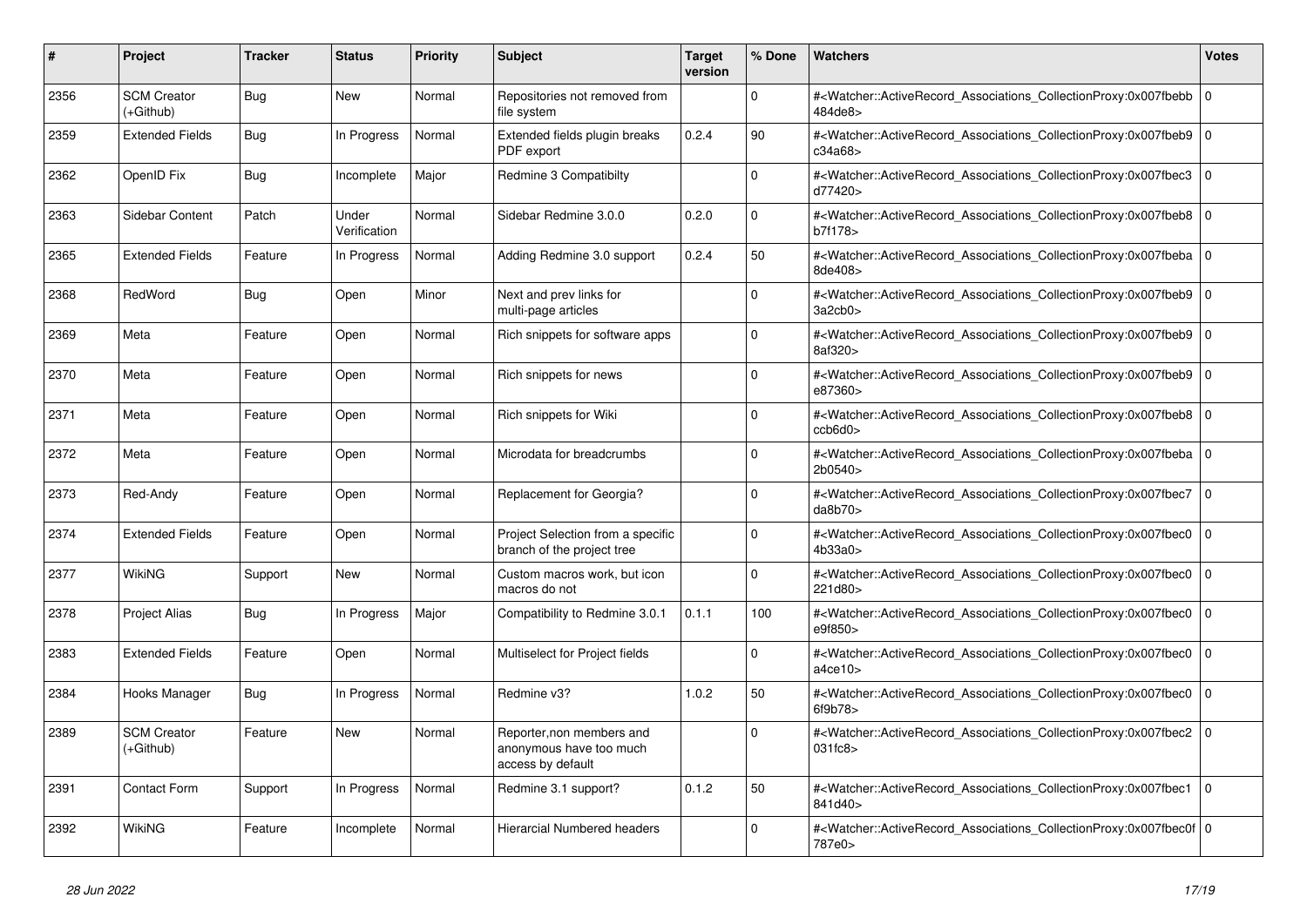| #    | Project                         | <b>Tracker</b> | <b>Status</b> | <b>Priority</b> | <b>Subject</b>                                                                              | <b>Target</b><br>version | % Done      | <b>Watchers</b>                                                                                                                                                         | <b>Votes</b> |
|------|---------------------------------|----------------|---------------|-----------------|---------------------------------------------------------------------------------------------|--------------------------|-------------|-------------------------------------------------------------------------------------------------------------------------------------------------------------------------|--------------|
| 2399 | Projects                        | Support        | <b>New</b>    | Normal          | ChiliProject cleanup                                                                        |                          | $\Omega$    | # <watcher::activerecord_associations_collectionproxy:0x007fbec0<br>b1f068&gt;</watcher::activerecord_associations_collectionproxy:0x007fbec0<br>                       | $\mathbf 0$  |
| 2400 | Projects                        | Support        | <b>New</b>    | Normal          | Redmine $<$ 3.x clean up                                                                    |                          | $\Omega$    | # <watcher::activerecord associations="" collectionproxy:0x007fbec0<br="">918b70&gt;</watcher::activerecord>                                                            | $\Omega$     |
| 2401 | <b>Project Sections</b>         | Improvement    | Open          | Normal          | Section support for Extended<br><b>Fields</b>                                               |                          | $\Omega$    | # <watcher::activerecord_associations_collectionproxy:0x007fbec0 0<br="">0af858&gt;</watcher::activerecord_associations_collectionproxy:0x007fbec0>                     |              |
| 2404 | <b>RedPress</b>                 | Bug            | Incomplete    | Normal          | Redmine now requires POST<br>for logout                                                     |                          | $\Omega$    | # <watcher::activerecord_associations_collectionproxy:0x007fbec1<br>af9b78</watcher::activerecord_associations_collectionproxy:0x007fbec1<br>                           | $\mathbf 0$  |
| 2405 | Sidebar Content                 | Feature        | Open          | Minor           | Edit link for Wiki pages                                                                    | 0.2.0                    | $\Omega$    | # <watcher::activerecord associations="" collectionproxy:0x007fbec1<br="">3344b0&gt;</watcher::activerecord>                                                            | $\Omega$     |
| 2406 | Projects                        | Feature        | Open          | Minor           | List of forks for projects                                                                  |                          | $\Omega$    | # <watcher::activerecord 0<br="" associations="" collectionproxy:0x007fbec7=""  ="">d86b38&gt;</watcher::activerecord>                                                  |              |
| 2407 | Sidebar Content                 | Feature        | Open          | Normal          | Improve support of Wiki page<br>on sidebar                                                  | 0.2.0                    | $\Omega$    | # <watcher::activerecord associations="" collectionproxy:0x007fbec2<br="">0c68f8&gt;</watcher::activerecord>                                                            | $\mathbf 0$  |
| 2413 | <b>WikiNG</b>                   | Feature        | Incomplete    | Minor           | Custom links syntax                                                                         |                          | $\Omega$    | # <watcher::activerecord associations="" collectionproxy:0x007fbec0<br="">6781b8&gt;</watcher::activerecord>                                                            | $\Omega$     |
| 2414 | Red-Andy                        | Feature        | Incomplete    | Minor           | Break long application.css into<br>sections?                                                |                          | $\Omega$    | # <watcher::activerecord_associations_collectionproxy:0x007fbec7 0<br=""  ="">dd5cd8&gt;</watcher::activerecord_associations_collectionproxy:0x007fbec7>                |              |
| 2416 | Projects                        | Feature        | <b>New</b>    | Normal          | <b>Starred issues</b>                                                                       |                          | $\Omega$    | # <watcher::activerecord 0<br="" associations="" collectionproxy:0x007fbec0f=""  ="">39f40</watcher::activerecord>                                                      |              |
| 2420 | <b>SCM Creator</b><br>(+Github) | <b>Bug</b>     | <b>New</b>    | Normal          | Creating a Github repository<br>fails                                                       |                          | $\Omega$    | # <watcher::activerecord_associations_collectionproxy:0x007fbec1<br>98f0f8&gt;</watcher::activerecord_associations_collectionproxy:0x007fbec1<br>                       | $\Omega$     |
| 2421 | <b>SCM Creator</b><br>(+Github) | Bug            | New           | Normal          | The access to Git is based on<br>projects identifier.                                       |                          | $\Omega$    | # <watcher::activerecord associations="" collectionproxy:0x007fbec0<br="">105898&gt;</watcher::activerecord>                                                            | $\mathbf 0$  |
| 2422 | Subscription                    | Bug            | <b>New</b>    | Normal          | User is not removed from<br>project subscribers table when<br>user is deleted from Redmine. |                          | $\Omega$    | # <watcher::activerecord associations="" collectionproxy:0x007fbec7<br="">aaeb68&gt;</watcher::activerecord>                                                            | $\mathbf 0$  |
| 2423 | <b>WikiNG</b>                   | Feature        | Incomplete    | Normal          | markdown support?                                                                           |                          | $\Omega$    | # <watcher::activerecord_associations_collectionproxy:0x007fbec7 0<br="">e27790&gt;</watcher::activerecord_associations_collectionproxy:0x007fbec7>                     |              |
| 2424 | CD-Index                        | Feature        | New           | Normal          | Option to skip thumbnail(s)                                                                 |                          | $\mathbf 0$ | # <watcher::activerecord_associations_collectionproxy:0x007fbec6f 0<br=""  ="">89148&gt;</watcher::activerecord_associations_collectionproxy:0x007fbec6f>               |              |
| 2425 | CD-Index                        | Feature        | New           | Normal          | Content rating data for images<br>and videos                                                |                          | $\Omega$    | # <watcher::activerecord_associations_collectionproxy:0x007fbec7<br><math>10</math>bbb<math>0</math></watcher::activerecord_associations_collectionproxy:0x007fbec7<br> | $\Omega$     |
| 2426 | CD-Index                        | Feature        | Incomplete    | Normal          | Tool to modify data (cdmodify?)                                                             |                          | $\Omega$    | # <watcher::activerecord associations="" collectionproxy:0x007fbec6=""  <br="">7b7758&gt;</watcher::activerecord>                                                       | $\mathbf 0$  |
| 2427 | CD-Index                        | Feature        | Incomplete    | Normal          | Tags                                                                                        |                          | $\mathbf 0$ | # <watcher::activerecord_associations_collectionproxy:0x007fbec5  <br="">41cec8</watcher::activerecord_associations_collectionproxy:0x007fbec5>                         | $\mathbf 0$  |
| 2429 | CD-Index                        | Feature        | Incomplete    | Normal          | Flag for broken media                                                                       |                          | $\Omega$    | # <watcher::activerecord_associations_collectionproxy:0x00557da8 0<br=""  ="">f32fc0</watcher::activerecord_associations_collectionproxy:0x00557da8>                    |              |